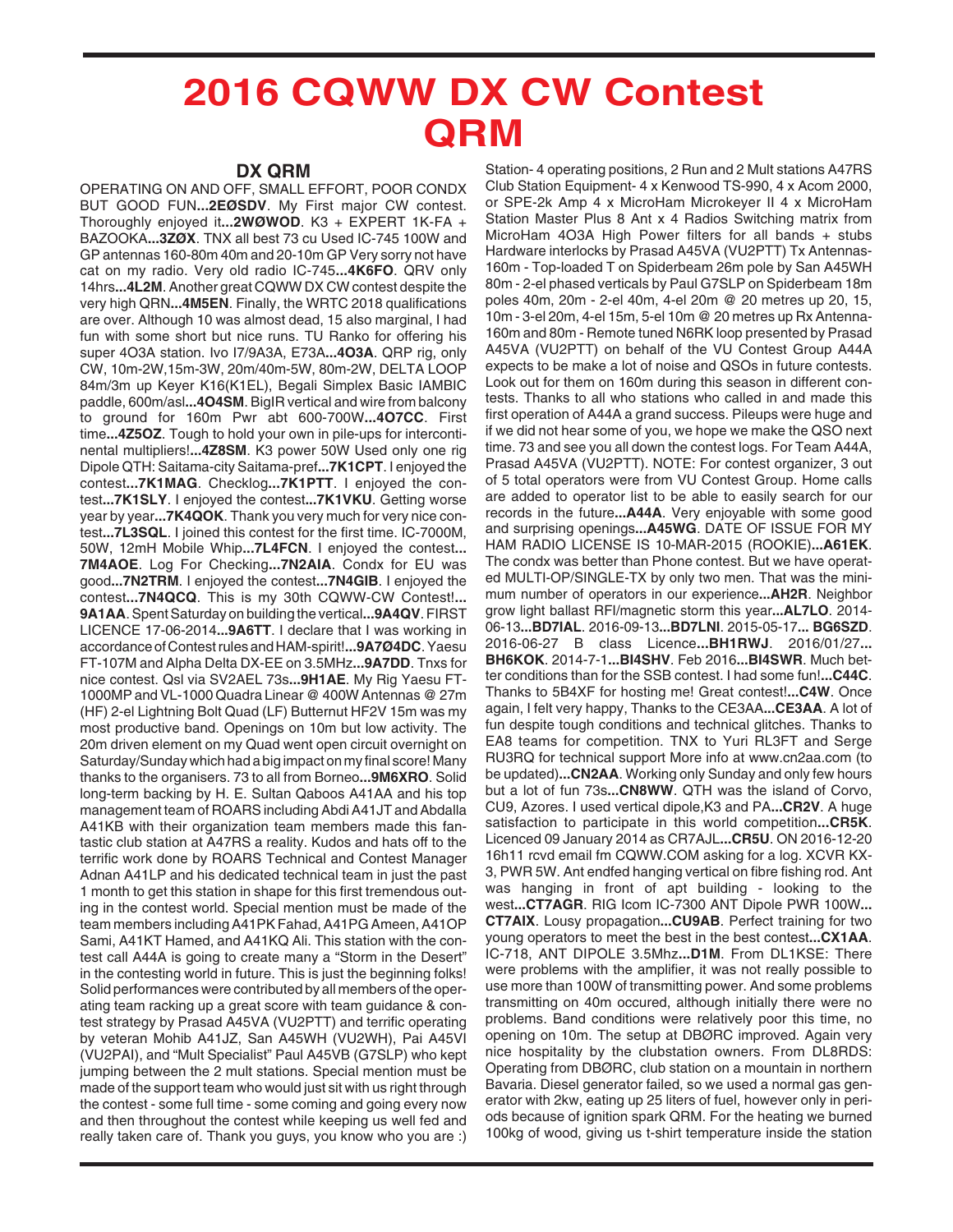house**...DBØRC**. Nice activity. Enjoyed SO2R. 24h is enough for a single op**...DC4A**. Nice contest, TNX and see u next year. Vy 73 de Manfred**...DC9ZP**. Kenwood TS990s JRL2000F, G5RV, Spiderbeam, Winkey2, N1MM+**...DD4DA**. Only limited time due to family obligations. RIG: K3 100W, HD-4 OCF-Dipole @ 10m, UCX-Log**...DF3IR**. Hi! Of course bad conditions! Running 100W to wire-antennas. Thank you to all stations who logged me**...DF5BM**. My first single band 80m attempt using K3/100, Dipole and home made L-Antenna. I expected a bit more DX using 100W instead of QRP, hi**...DF5RF**. Sorry, some frequencies of Station 1 may not be correct. Bands are of course**...DG5E**. Poor condx for wire antennas - just 80 and 40 well during morning**...DH6DAO**. ICOM IC-7800, ACOM2000A, 750W, Optibeam OB17-4, 80m + 160m Inv V Dipols**...DJ1AA**. Thanks for this nice contest. It was fun to work so much DX**...DJ3AK**. QRP 5W from FT817 via tuner Z11 to antennas 80m, 40m off-center-fed dipole FD3, 21m long, 8m high 20m, 15m 2-el Mini-Yagi MFB23, 11m high**...DJ3GE**. KX3, 10W, Dipol**...DJ3XA**. Priority for 40m band points. Worked K3LR again as in every contest**...DJ4WT**. Nice contest only the ops are even worse then in SSB part were they go up a little if one ask them nice in CW they do not understand a simple question. New multi on the band and nowbody lsn only calling Hw about Ham spirit? Like dogs running after a fox "oh lord please let me be the first!" Thanks this beep contest is over :-) Cu Next year**...DJ5AN**. QRV just for fun pick up multipliers conditions alwasy diffcult in central germany 73**...DJ6OI**. Very poor Condition during the whole test in North Germany!**...DJ6TK**. FTDX-3000, 3-el beam Dipol 100W**...DJ6UP**. SORRY FOR BEING LATE. TNX FOR YOUR REMINDER. HAPPY NEW YEAR!**...DJ6XB**. Only S&P SD Log BAVARIA CONTEST CLUB**...DJ6ZM**. Crazy crazy crazy**...DJ7MH**. Poor condition!**...DJ9CN**. TNX! It was great fun :)**...DKØTU**. Enjoyed my very first CW Contest since 50 years :-)**...DK1IP**. RIG: IC-756 5W out Magloop indoor**...DK1IZ**. Interesting conds, 40 and 80 full open, low bands coming back, soon we'll have also 160**...DK1NO**. 10m nil, only few QSOs with W stations — low score 73 Hans**...DK3YD**. Great contest due to method of scoring**...DK4LX**. Kenwood TS-870 CPA Eagle verical Dipol FD4 LW micro Keyer II**...DK4VY**. It was NOT easy this year. Nevertheless, it was fun anyway**...DK5D**. Checklog**... DK5JM**. Lousy propagation for getting through with QRP**... DK7OG**. Yes, condx go down. In spite of much more QSOs than expected, I finished with 100 multis less than 2015, and more than 200 less than 2013. On 10m just a few QSOs on Saturday, none on Sunday. Thanks to all who picked up my mediocre signal!**...DK8NT**. Part time :)**...DK8ZZ**. Many thanks for everybody who spent time to hear me**...DL/HA5VJ**. Super contest. I have only little time to work :(**...DL/SP2UUU**. K3/100 80/40 Dipol 20- 10Hexbeam**...DLØDIX**. TRX: FT-950 ANT: L, 27m up**...DLØM-CM**. Condx going rapidly down - 10m was virtually non exisitent**...DL1A**. TRX: Agronaut 2 from TEN-TEC 5W Dipol 160/ 80m, Loop 30m, 20m, 15m 3-el Yagi 10m Portabel QTH: Ostseebad Boltenhagen 10m band not open in contest**... DL1AQU**. 50W and LW 54m**...DL1CC**. Checklog please**... DL1KWK**. FT2000 + Acom1000, 2\*18m-Dipol**...DL1NEO**. Checklog**...DL1NOD**. Some QSOs only**...DL1SBF**. This year 100W and only a long-wire, so we have 160m as well**...DL1YCF**. TRX: TS-2000 PWR: 100W ANT: FB-53, FD4, GP**...DL2BUM**. Great contest! 73s de**...DL2LDE**. I decided to stick with one of the less busy bands, and that with a simple wire antenna, so I'm sure this is one of the shortest logs you'll have to evaluate. Well, at least my old straight key was up to the job, and I did not need to type in so many QSOs, which in these days of short deadlines is something of a blessing**...DL2LFH**. SORRY FOR LATE LOG!**...DL2RU**. Best thrill was working KC1XX at 1222 and ja3ybk at 1238 local!**...DL2SAX**. TS 850 S - 2x 19, 5m - Doppelzepp - HÃ\_hnerleitung**...DL2ZA**. Hard job with only 5W on a 2x8.5m vertical Dipol**...DL3NGN**. No serious participation, just to see how the antenna works**...DL3RAH**. Again it was fun to be part of the contest and to meet old friends on the air!**...DL4AAE**. Trcvr FT 817, Indoor Ant, 5W**...DL4EPM**. Earlier HB9CSA and then DL4FDM :-)**...DL4FDM**. IC-7410, 100W, deltaloop**...DL4FN**. Not too much time, only a shorty G5RV, but it was a pleasure!**...DL4HBF**. TNX to Hava, DO5HO, and Stefan, Dl6LSM, for support**...DL4LAM**. My trusty K2/100 feeding a custom QW-Vertical in the backyard did great**...DL4TJ**. TS-50 50W Antenna**...DL4XU**. Yaesu FTDX3000 - SteppIR - Vertical 8meter - long Wire 60m long**...DL4ZA**. CQWW CW Contest is the best, thanks for a great weekend. See you again next year**...DL5HF**. K3 + KPA500 + Mosley MP33 + AV640 GP + Dipole 40/80m. Bad Condx on Sunday**...DL5JQ**. TRX ICOM 756proIII, ANT: TA53M, FD4 and Inv V**...DL5ZB**. Sorry I had not so much time so I worked the SB 80m. Condx on the low bands where vy nice. Thanks all how give me a call with my low signal. 73 cu Mel**...DL6CT**. TS120V ant. LW20M**...DL6EDD**. My first cqww dx cw contest!**...DL6GCE**. TRX: FT-950 ANT: L, 27m up**... DL6KWN**. Just doing some practise with miw2 software**... DL6SDA**. Poor condx + small antennas = hard work**...DL7ALM**. Great contest, thanks to copy my qrp signal**...DL8TG**. Thanks all stations for contacts, see you next time**...DL8UKW**. FT-2000, Expert 1.3K Fritzel GPA-30, Double Zepp**...DL9GTB**. Thanks for the contacts! 73! Klaus**...DM3XI**. Great contest, many thanks!**...DM5N**. I was happy about the dxcc score but condx were not the best. Only 14 Ws and 4 JA. My antenna was a simple INV L with 4-el radials but QTH is excellent. Cu agn next year. 73 Olaf**...DM7C**. 2016**...DO2MIT**. IC-730, end-fed hw ant, straight key (exhausting)**...DO7CED**. The QTH of DP1POL is Neumayer Station, Antarctica, Grid Locator IB59UH. Conditions were rather poor this year, 20m and 40m were the only bands that opened up at all. I spent a lot of time calling not to miss those elusive band openings. Nevertheless, I always enjoy giving out the CE9 multiplier. I got very few requests to repeat the zone this year, so my callsign seems to have made it into most of the multiplier lists available. Now I just cannot wait for all those sunspots to come back!**...DP1POL**. Some unexpected family commitments - cu next year**...DR3W**. 73**...DU7HF**. I was operating only 160m this contest. Sadly lightning shut me down both nights and I managed only 11 contacts before having to disconnect the antennas due to local thunderstorm activity — next time**...E51AND**. Checklog**...E74SL**. FT817 and multiband dipole**...EA1AER**. Operation at EA1FDI location, great station and antenas. Thanks Javi**...EA1DAV**. Great contest, bad propagation for me in 10m**...EA1GT**. FT817 + indoor multiband antenna**...EA1ITC**. ICOM 706 MKIIG dipolo DX-B Alpha Delta o hy gain avq 14**...EA2DDE**. SINGLE-OP SINGLE BAND ASSISTED 15M LOW POWER CW**...EA2DT**. Bands behaved as expected for this time of the solar cycle. 10m F2/Es propagation was almost absent. High band rx antenna didn't work well, need to fix that for the next one. Exciting and sportive EU dogfight with ES9C and 9A7A on cqcontest.net online scores. Thanks guys for the show**...EA2EA**. Thanks to all Operators. Coax trap dipole in window. See you in 2017**...EA2GM**. A DX party!**...EA3BRL**. I miss 10m propagation, only a few qsos, but fantastic all always. Thanks! 73**...EA3FZT**. Sorry by delaying. My PC gone QRT**...EA3QC**. See you next year! RIG - Icom IC-706MKII PWR - 80W ANT1 - 10/15/20 m - ECO AVT vertical ANT2 - 40/80 m - homemade dual band wire dipole**...EA4DXP**. Best 73 de David**...EA4SG**. Tnx for contacts in my first CQWW CW 73s**...EA5FIV**. 100W, Inv V for 7 Mhz tunable all bands. Enjoyed the test. 73s all**...EA5IIK**. Moved station to a new QTH and just started building antennas the day before the contest**...EA5RS**. Elecraft K1, Inverted V (APEX 4m AGL)**...**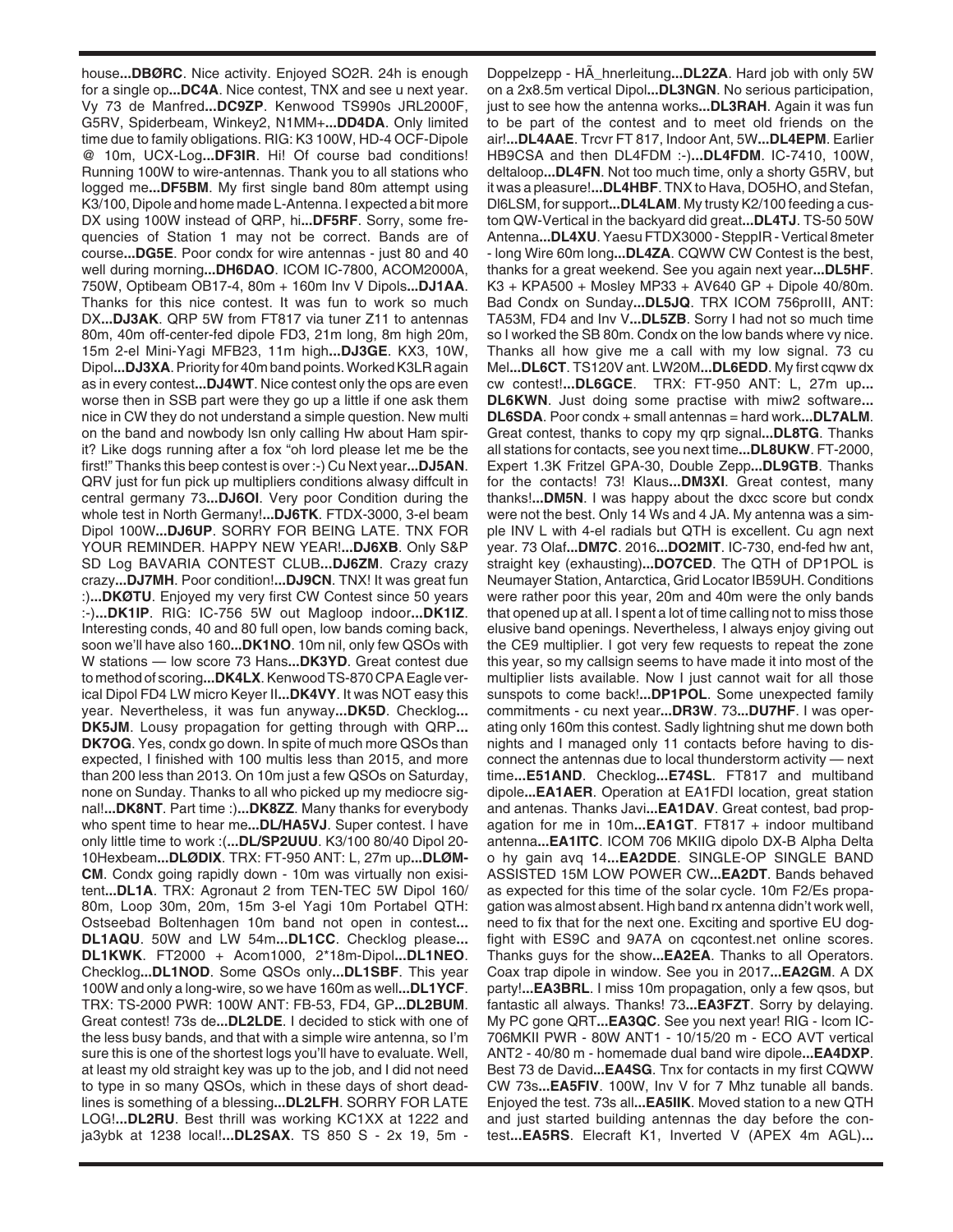**EA6/E71DX**. SCORE 15,326**...EA6AJ**. As usual problems. That time with the amplifier. They QRMed 59+ on 80 & 160m. Fortunately was discovered before the contest. I disconnected and LP mode again. It's a real chalenge LP on LF. The only key for that it's: Patience, Patience and clear freq to be hear. No way with pile-ups. It's better to return when everyone is tired to call. Fortunately some new slopers and good conditions let me to work more than I thought, even Pacific on right window time. Thanks all 73s Mike**...EA6SX**. Canary Island Gran Canaria AF-004...EA8/DDØVR. TNX all participants, 40/20/15m best few 80/10m most all American continents, Europe hard. FT-897D/ZS6BKW**...EA8/HB9FIH**. YAESU FT-897D DIPOLE WIN-DOM 80W**...EA8AQV**. You have to read the rules carefully before you start. No PC at home and I remembered (wrongly) that for the CLASSIC the operating time was 25 hours. A pity since I got two nice multipliers at that time, hi! You have to correct this. At my age (73) it is nice to be able to compete without feeling the pressure you are used to have when competing**... EA8CN**. Rig: Elecraft KX3 5W out, ant Dipole**...EA8EW**. Station Description: TX/RX: FT-897D (±100W output); Ant. G5RV Jr + 80-meter loading coils, 5-meter high over a 8-story building; Logging/Keying: NA software + home-made Accu-Keyer**... EA8NQ**. I hope CU in the bands next year 73 de Jesus**...EC1KR**. This time the team from ED2C used the special callsign ED2RA in memoriam of Gonzalo EA2RA who passed away this last year. Good operator and best friend will be hard to forget. The contest went well on Friday night and Saturday, turning a bit worse on Sunday with noiser bands and shorter and unstable propagation. Huge RF returns from 40m vert ant fried the relays of 2 PAs making a bit harder the contest operation. Later, 80m dipole went crazy until the coax was changed. But finally all was solved. New operators on the team, which target is mainly waking the interest on contesting more than achieving amazing results. See you all next year and thanks for Qs and Pts!**...ED2RA**. Lousy propagation. 5W into a vertical is hard**...EE2A**. SD WinKey K3 P3 4-SQ**...EI5DI**. Good conditions need more time and better low band ante**...EI5KG**. ICOM 706MKII 100W IV DIPOL**... ER5DX**. Rig Yaesu FT-897D, PWR 5W, ANT 43m long EZ-Wire key - straight key manufactured for Soviet pioneers Very nice contest, made now my first QSOs on top band - each QSO is a new DXCC! :-)**...ES5TF**. TRX - FT0-840 ant - Delta Loop 168m**...EU6AA**. Used FT990 100W + 2x41m Zepp**...EU6DX**. 73**...EU8A**. 73**...EU8F**. TNX & 73!**...EW1AFM**. 100W**...EW6FW**. Good contest!**...EW7M**. Good contest**...EW7RA**. TNX**... EW8DX**. 73!**...EW8G**. 73! TNX**...EW8OM**. Thanks all for good contest!**...EW8R**. IC-746 pro**...EX8BN**. QTH: Poitou-Charentes**... F/G4BJM**. Too bad 10m was closed this year. Last year's contest brought me many new ATNOs**...F4GFT**. RIG:Yeasu FT817 PWR: 5W Ant: LW (80m) - Quad skywire (40m) - portable delta loop 1-el (20m)**...F4GOU**. First license obtained in November 2015**...F4HPX**. Elecraft K2- 5W - ANT: Vert. Gap Titan**...F5IQJ**. Always a pleasure to participate 73 Fred**...F5NBX**. Bad 10m in Europe**...F5NKX**. Less qso than last year. Less sunspot and murphy put high swr on 20m. But still a good weekend**...F5OWL**. IC-703, K3/10, 5W spiderbeam, 40+80m lambda/4 vertical, 160m invVee**...F5VBT**. Not a serious effort due to leaving hospital the friday afternoon, enjoyed what i managed to work. Thanks to all and see you in the next contest**...F5VLY**. Checklog. No time to participate this year**...F6GCP**. Proud to give you: 140 cw-QSO. Going better with time. Merry Chrismas, HNY2017Daniel/F-IN97TK, 73**...F6GEU**. Station: Yaesu FT-991 / Multiband dipole antenna / No QSO on 80m and 160m**...FH/HB9AMO**. Good conditions, except on the first night**...FY5KE**. Great contest**... GØAZH**. Enjoyed the few hours that I did**...GØDAY**. Very poor HF condx, managed no QSOs at all on 10m this year**...GØHDB**. Poor conditions but enjoyed myself all the same. I will be back

next year to have another go**...GØHSA**. Great**...GØMCV**. Good to be able to take part, even if operator and band conditions were not as good as they once were!**...GØMTN**. FTDX5000, 100W, Hexbeam at 16M high. Really tough going with 100W due to poor conditions**...GØTSM**. The usual fun, but very limited time to operate this year**...GØVDZ**. COULD ONLY MANAGE A FEW HOURS THIS YEAR, STILL FUN THOUGH**...GØWAT**. Great fun and good CW practise :)**...G1SCT**. SD worked well**...G3GLL**. SD LOGGER WORKED PERFECTLY**...G3KKP**. 10m-only entry gave me plenty of free time**...G3LDI**. Condxs fair, 20m was closing quite early in the evenings for QRP working, bit of a challenge this year with the poorer condxs, quite a few stations sending at nearly unreadable speeds which is not giving the newer contester a chance. Cu next year 73 Derrick**...G3LHJ**. Terrible conditions gave up after first day**...G3PJT**. Limited operating time, but very enjoyable**...G3Q**. Checklog as requested**... G3RAU**. Even with the harder conditons enjoyed operating**... G3RTU**. Hope these contacts were useful 73 Paul**...G3SEM**. Nothing on 10m, S&P here, less horrible signals than last year I think. 73**...G3VYI**. Not able to put in time with a QTH move**...G3YBO**. Conditions quite poor with very little dx to be worked on QRP Rig Elecraft K2, 5W. Antennas 75ft longwire, Hustler 4BTV**...G3YMC**. I wasn't planning to put in a log for a few QSOs. This can be used as a checklog if it is late**...G3YRZ**. Excellent though Ws were weak this year. No ZLs here**...G3ZGC**. Propagation fascinating. Very variable over time. Path to Caribbean sometimes very good. Northern US and Canada very challenging from Europe. Too many ultra-fast CW senders. This is just antisocial. There should be an upper CW send speed limit, or unassisted stations are disadvantaged**...G4CWH**. Conditions on HF poor but 160 & 80 good. Had to repeat my call for many stations! Some just ignored the correction**...G4DDL**. Hard work with a low inverted-vee dipole, centre at 10Mtr and 90W**... G4EBK**. Significant reduction in conditions from last year. Also suffered a 1 hour power cut!**...G4FKA**. First ever QRP contest for me since licensed in 1973. I enjoyed it!**...G4HYG**. Band very noisy here on top band. Still a lot of bullies around particularly when trying to work DX!**...G4L**. First time for this contest. 10W**...G4OZG**. FTDX5000 ACOM1000 BUTTERNUT 9CV VERTICAL 80m DOUBLET**...G4RKO**. Part time effort this year**...G4U**. Rig died before the contest. Used old IC751 & had to send manually**...G4WQI**. TS430S and inverted v doublet at 23 Foot centre struggled a bit to work multipliers**...G4XHE**. Rough. Not even a half-hearted effort from me. Conditions way down**...G7PVZ**. Log for CQWW DX CW contest for checklog as requested**...GDØAMD**. Decided to go for a single band entry this time due to other commitments over the weekend. Not the best year for QRP, to say the least but "being the DX" sure makes the contest more fun. Once again, happy to represent Jersey during CQWW CW. See you next year. RIG: KENWOOD TS 590 Dialled down @ 5W ANT: OPTIBEAM OB11-5 @ 45ft (3-el on 20m)**...GJ2A**. Submitted for checking following email request 5- JAN-17**...GMØHUU**. One of the best contest. Conditions not brilliant this year**...GM3A**. 10m non existant 15m Poor**...GM3WIJ**. Great Fun! Can't wait till next year. BILL**...GM4M**. FT-1000MP mark v field, Antenna dipole @5m up**...GU3HFN**. Poor conditions but great fun**...GU4CHY**. Checklog only**...GWØRYT**. Just starting over after a 14-year break. Tried my new Doublet Antenna and 100W, nice to hear some familiar callsigns. See you next time with a proper entry**...GW4BVJ**. This was a "See what you can do with a dipole at 30ft challenge" It turned out ok. Main thing is to turn up to the party even without your best outfit**...GW4J**. Hard from this north latitude**...GW5R**. 40m conditions were poor on Saturday but even poorer on Sunday! My score is half that of 2015 largely due to a lack of workable 3 point USA and Canada stations. Last year we had plenty! The poor prop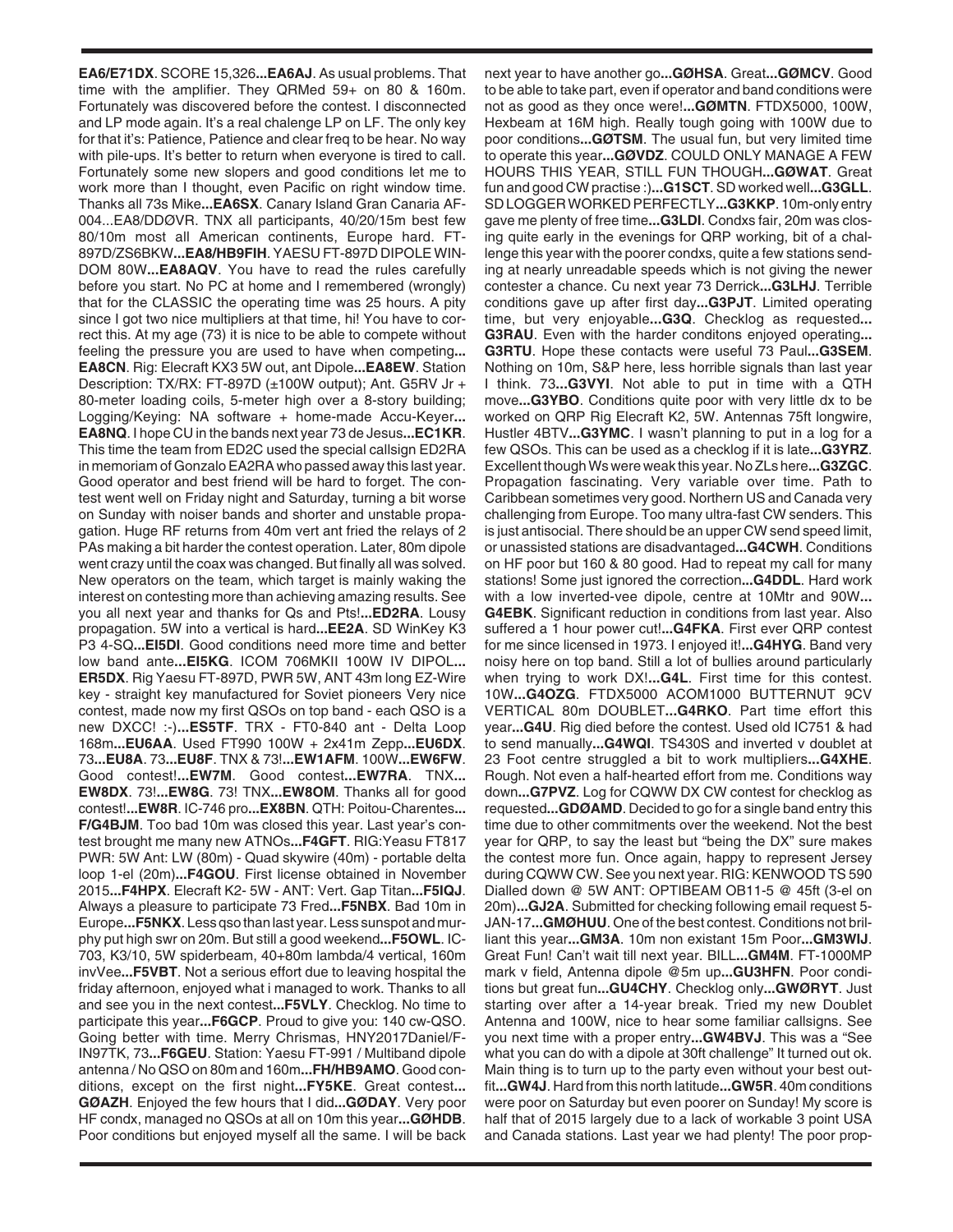agation was due to the high A index (in double figures all weekend) Outstanding signals were from the Caribbean. Antennas here inverted V dipole @ 30ft apex + 33ft quarter wave vertical with two elevated radials runing n/s at 6 feet agl. Equipment Acom 1010 amp to 400W**...GX5TO**. For control only**...HAØIM**. RIG: FT-847, ANT: W3DZZ**...HA3FMR**. RIG: YAESU FT-2000, AMER-ITRON AL-811 AMP [PWR 400W OUT] ANT, H/M 5B. HF6V VERTICAL 73/DX, Joco**...HA3OU**. 1st day - 100W and 4-el Q 2nd day - 100W and 205BA Best regards from me to members of CONTEST COMMITTEE**...HA3UU**. Rig: FT2000 + PA Henry 3K Premier Ant: Delta loops(NW-SE) (SW-NE) vertically polarized.+ K9AY Thanks for all QSOs. 73s from Hungary. Gharlie**...HA4XH**. IC 756 PRO III. ANT: INV. V**...HA5NB**. K3 \* 100W 3-el yagi GP-s - dipoles**...HA6NL**. 100 W and a wire is not enough nowadays! I could not make myself heard**...HA6NN**. Elecraft K3 100W Antennas-Force 12 C-4s = 2-el on 28/21/14 MHz and Dipole on 7 MHz Inverted L for 1.8 MHz - Dipole for 3.5 MHz**...HB9ARF**. Power 5W Antenna LW**...HB9AYZ**. Rig Yaesu FT-2000, Ant G5RV, Spiderbeam**...HB9BUN**. Used Rig was a Elecraft K2 with a 160m Horizontal Loop Antenna. A lot of traffic on the band and big fun again in the contest**...HB9CEY**. Classic max. 24 h operation**...HB9IRF**. First CW Contest EVER**...HB9OCR**. We went QRT at Sunday noon. 48 hours are too much**...HG5C**. RIG: FT817 ANT: 9 BAND TRAP DIPOLE**...HG5O**. RIG: Elecraft KX3 And EndFed 80/160m. My first contest QRP. 10m bad conditions**...HI3Y**. Great Contest Cu Next year!**...HR2DMR**. 80m terrific conditions, band wide open during the contest with loud signals from all Europe. Hours before Sunrise and closed by Sunup, the first morning 80m was still open 3 hours after Sunrise. Perhaps because one arm of my dipole was resting on top of tall trees in the garden. VSWR was 3 power**...HSØZEE**. The first day of the propagation was on vacation. The second was better, but the 10m was deserted**...I ØYQV**. 50W out + ANT wire**...I1QQC**. RTX FT817 antenna wire calculated tap multiband 39m long 10m high**...I2BPP**. THANKS FOR YOUR WORK**...I2IOJ**. Still no time but I enjoyed my participation with some good DX on low bands. 73, Bob**...I2WIJ**. My antenna for all bands is the 2m antenna mast plus AH-4 automatic tuner!**...I3LGP**. Checklog**...I4JEE**. TS590s mag loop ant**... I5YKQ**. Incredible good conditions on low bands permitted us to have very big fun and good numbers, also if using just simple wire antennas. Hundreds of stupid dupes, caused by wrong cluster spots of our call, blindly trusted by many operators, made us a lot of stress and waste of time**...IB9T**. Played for few hours and gotten lot of fine qsos. 73 Phil**...IC8POF**. Again on my beautifull island of Pantelleria -Summer weatherwith little wind from se. Setup ready by tuesday evening thanks to the help of my wife Mariya now more than prepared to mount antennas in tx and rx.The contest start with good signals from Europe and US, unfortunately from saturday morning until the qrn and qrm increased up to more than 9. Unfortunately i could not get over the shame of 2015 score. I used rtx K3 ,vertical antenna by MomoBeam, cables Messi & Paoloni (italians products) and QAR program for computer. Thanks at all OM for the very patiently repeated to me several time the call given the strong qrn qrm.GB to the next year 2017**...IH9R**. il mio tempo A stato avaro, peccato**...IKØISD**. Unfortunate contest. At the start early Saturday morning the wire antenna was down. I repaired it, them I had a grandson visit. I started on 80 where the antenna worked but had to stop for RFI on the tv the grandson was enjoying. Sunday I was sick. 73 Gio**...IK2AIT**. Checklog**...IK2UCK**. First time ever as single operator single band 20m. Great experience**...IK2XDE**. sono ai primi passi l'ho fatto per vedere come funziona, e mi sono divertito penso che ci risentiremo l'anno prossimo, magari faccio piu qso. 73**...IK4RVG**. 73 Mario**... IK5OJB**. Only 100W and 5/8 ant for 10 m. But 28 mhz was closed here and so I try to use it until 80m!

See you next contest. Gilberto**...IK7LMX**. RTX ICOM IC-7700 ANT STEPPIR 6-40 AND DIPOLES/LW Special thanks to Paolo IK3QAR for his contest software QARTest 6.11.2 73 Jim**...IK7NXU**. CQWW is always a great contest. Only qrp 21 mhz for few hours**...IN3YKS**. grazie**...IQ2XZ**. Checklog IZ3EAW**...IQ3WW**. Prop conditions better on 2nd day. Saturday I was part time. I really enjoyed 40m, dipole up15m and 20m, 3 el Yagi UB. Pout 500W, TS-590SG, log Qartest. 73**...IR4B**. First time on CQWW. RIG IC745**... ISØANT**. Just a couple of new band country for my DXCC**...IT9BLB**. Bellissimo contest buona partecipazione di tutti i paesi del mondo**...IT9CKA**. Good contest**...IT9NVA**. Wonderful experience, first contest in cw**...IT9UFP**. Bands high closed. Antenna for low bands not very efficient. 15 QSOs/hour**...IT9VCE**. ROOKIE - licenced 23 september 2014**...IU1DEI**. LICENCED 31/03/2014**...IU4CHE**. HI ICOM IC 765 G5RV DIPOLE 160M 73 de Paolo**...IV3BCA**. Thanks!**...IV3DLW**. FT817 5W G5RVjr**...IV3DRP**. Tnx!**...IWØH-BY**. It is the first time I participate in this contest in round cw. I really enjoyed it and will definitely participate in the next editions. Working conditions RTX YAESU FT-847 100W ANTENNA 160- 80 LONG WIRE - BALUN 9 40-20-15-10 DIPOLO FULL SIZE HOMEMADE. 73**...IW8FFX**. Very strange propagation in 80m, QRM and QRN very strong, many calls to the noise limit, poor condition with North America, and signals from Japan, from the afternoon to the night (utc), even over s9 (4-5 stations especially) especially on Sundays. I never heard Japan with these signals into 80m, but it is always very hard to to be heard with 100w from the DX station. I'm happy to have made 124 QSOs and about 6,000 points more than last year. 73 & GL, Lou**...IZØAIS**. No time but some qso are mandatory. to next year with more time**...IZØEHL**. CHECKLOG**...IZ1KGK**. Checklog**...IZ2CPS**. TX DRAKE T-4XB, RX SOFTROCK ENSEMBLE**...IZ2OOS**. CQ ZONE 15 - LOCATOR**...IZ2SXZ**. Very good contest. Only nine qso for limited time. See you next year. 73 de Andrea**...IZ5GRS**. In the coming years of solar minimum, for me, the 80m will be the "easier band" to attend and so during my very part-time contest (just on saturday to log some multipliers and some new slots) I tried to test and compare my homemade antennas (different by structure and wavelenght) in sight of a good future solution to use -here- on my bizarre DX location**...IZ5MOQ**. CNDX was so so**...JAØBJY**. I enjoyed the contest**...JAØEVI**. I enjoyed the contest**...JAØGCY**. I enjoyed contest**...JAØGSG**. I enjoyed the contest**...JAØIXW**. I enjoyed the contest**...JAØLNS**. I enjoyed the contest**...JAØNFP**. I enjoyed the contest**...JAØQBY**. I enjoyed the contest**...JA1AVI**. 100W**...JA1AZR**. I enjoyed the contest**...JA1BFN**. Rig: IC-7400 Dipole**...JA1BNW**. Saturday propagation was poor due to the geo-magnetic storm. Sunday was better, but high bands (even 15m) was not very productive. We certainly miss sunspots**...JA1BPA**. I enjoyed the contest**... JA1CCX**. I participated in this contest only at short time. But I enjoyed**...JA1CRJ**. I enjoyed the contest**...JA1CUF**. I enjoyed the contest**...JA1DBG**. I enjoyed the contest**...JA1DCK**. I enjoyed the contest. FTDX5000 200W**...JA1DCO**. I enjoyed the contest**...JA1DMW**. Enjoyed QSO TNX ALL**...JA1DSW**. I enjoyed the contest**...JA1EMQ**. I enjoyed the contest**...JA1EPJ**. Thanks for all**...JA1FGB**. I enjoyed the contest**...JA1GHR**. I enjoyed the contest with IC-7300 & Mobile-Whip. Tnx for pick me up**...JA1GQC**. I enjoyed the contest**...JA1HFY**. MY LOG SENT B4 HAD MISSTAKE THIS IS CORRECT LOG**...JA1HTK**. I enjoyed the contest**...JA1IAW**. I enjoyed the contest**...JA1ILA**. I enjoyed the contest**...JA1ISA**. I enjoyed the contest**...JA1IXY**. I enjoyed the contest**...JA1IZZ**. I enjoyed the contest**...JA1KEV**. Radio: YAESU FT-817ND Antenna: Mobile Whip**...JA1KPF**. I enjoyed the contest**...JA1KZP**. I enjoyed the contest. Output power measured by the "Comet CMX-200" was 100W**... JA1LJW**. I enjoyed the contest**...JA1LKY**. I was late for send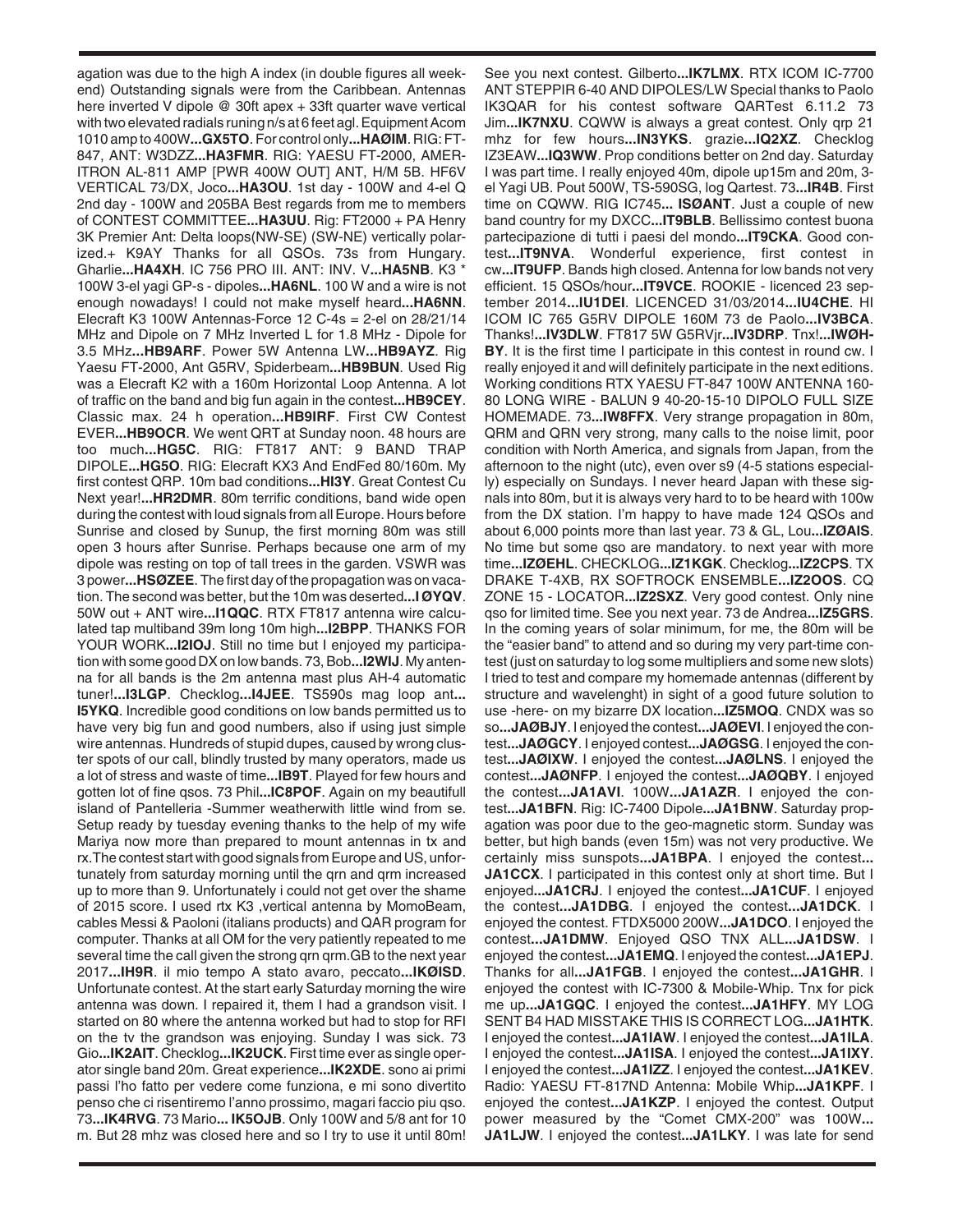the log. Because my work was very busy**...JA1MSS**. I enjoyed the contest**...JA1OHP**. TKS TEST**...JA1PCM**. Condx was so poor especially 10 and 15m band**...JA1PIG**. Rig: IC7000M, QRP-4W, Ant: Long Wire**...JA1POS**. I enjoyed the contest**... JA1QVR**. I enjoyed the contest**...JA1RTX**. I enjoyed the contest little time**...JA1SKE**. I enjoyed the contest**...JA1TBX**. tx 50W ant 5mh lw**...JA1TQE**. I enjoyed the contest**...JA1UII**. I enjoyed the contest**...JA1UOA**. I enjoyed the contest**...JA1VDJ**. I enjoyed the contest**...JA1VVH**. CONDX was so so. Enjoy contest**... JA1WTO**. Conditions are getting bad but I enjoyed the contest**...JA1WWO**. I enjoyed the contest**...JA1XZF**. Hello, We participated in the CQWW CW contest on Saturday only for about 7 hours and spent pleasant time at the omnibus contest club site. The results of a contest are the appropriate contents suitable for activity. We are thankful to the friends of the ham radio in the world**...JA1YPA**. I enjoyed the contest**...JA2BQX**. I enjoyed the contest**...JA2CPD**. I enjoyed the contest**...JA2HBK**. I enjoyed the contest. Thank you**...JA2HNP**. I enjoyed the contest. MNY TNX!**...JA2HYD**. I enjoyed the contest**...JA2HZA**. Aich Preficture 20**...JA2JWH**. I came back**...JA2KCY**. ICOM IC-7100 100W OUTPUT 12AVQ Triband Vertical Inv Vee**... JA2KKA**. RIG: IC-756PRO PWR: 100W ANT: 3-el Tribander for 20, 15, and 10m ANT: RDP for 40m**...JA2KVB**. What a great contest!**...JA2LWA**. I enjoyed the contest**... JA2WSJ**. GOOD CONTEST FTdx5000 IV**...JA2XLV**. I enjoyed the contest**... JA2ZL**. SOSV**...JA3AVO**. I enjoyed the contest**...JA3ENN**. I enjoyed the contest**...JA3GZE**. I enjoyed the contest**...JA3HKR**. RIG: IC-706 50W ANT: Vertical**...JA3JM**. I enjoyed the contest**...JA3POW**. Great contest, picked up some new CALLs**... JA3QOS**. I enjoyed the contest**...JA3UVR**. I enjoyed the contest**...JA3VOV**. RIG FDX3000 100W ANT 3-EL TRIBANDER 16mH, SLOPER**...JA3VUI**. I enjoyed the contest**...JA4AVO**. I enjoyed the contest**...JA4BEV**. I enjoyed the contest**...JA4CES**. I enjoyed the contest**...JA4CSJ**. I enjoyed the contest**... JA4CUU**. I enjoyed the contest**...JA4DPL**. I enjoyed the contest**...JA4ENY**. I enjoyed the contest**...JA4GQD**. All logs except 160m are only for Check-log**...JA4OPW**. I enjoyed the contest**...JA4TUJ**. I enjoyed the contest CQWW CW**...JA4UDN**. I enjoyed the contest**...JA5CBU**. I enjoyed the contest**...JA5FBZ**. I enjoyed the contest. SOSB SOSB**... JA5IVG**. I enjoyed the contest**...JA5OXV**. I enjoyed the contest**...JA6BCV**. I really enjoyed the contest in a splendid air conditioning**...JA6CM**. I enjoyed the contest**...JA6ELV**. I enjoyed the contest**...JA6FCL**. I enjoyed the contest**...JA6GPR**. SOSV**... JA6RIL**. I enjoyed the contest**... JA6VQA**. I enjoyed the contest**...JA7ACM**. 40m was very nice. Tnx to all for the nice contacts**...JA7AUM**. I enjoyed the contest**...JA7BEW**. The band condx was not so good. I had no QSO with NA. But I could enjoy the contest**...JA7COI**. I enjoyed the contest**...JA7DPC**. Propagation was not good**...JA7KQC**. I enjoyed the contest**... JA7LCL**. Checklog**...JA7LLL**. I enjoyed the contest**...JA7RPC**. I enjoyed the contest**...JA7UES**. I enjoyed the contest. Sorry late report**...JA8CXY**. I enjoyed the contest**...JA8DIV**. I enjoyed the contest**...JA8DJY**. I am glad to be able to participate in a 2016 CW contest this time. Tks for all stations to recive my poor signal. Also Tks for management of CQ-WW contest to yours everytime**...JA8KSW**. Condx was not so good and very tough. But as always enjoyed! This would be the last contest from my contest QTH for 43years. Cu all from somewhere next time! 73s Akira**...JA8RWU**. I enjoyed the contest**...JA9EJG**. I enjoyed the contest**...JA9FHB**. I enjoyed the contest**...JA9HIZ**. I enjoyed the contest**...JA9IAX**. I enjoyed the contest**...JA9ILH**. I enjoyed the contest**...JA9LX**. I enjoyed the contest. With using K2+R6000,TU!**...JA9MAT**. Checklog**... JE1AEX**. I have worked with D1DX (probably from Donetsk Republic)**...JE1BMJ**. I enjoyed the contest**...JE1COB**. First participation since 2013**...JE1DRU**. I enjoyed the contest**...**

**JE1GZB**. IC-7300S 8.5m LW ANT installed at the veranda of my apartment**...JE1ILP**. Short wire anntena 100W-OUT**...J E1LPZ**. I enjoyed the contest**...JE1REU**. I entry SO15L Assisted Category. IC-756PRO2/100W Ant are 28mh 4-el/20mh 5 elTribander**...JE1RXJ**. I QRV on 160m single band. I used my MV (Micro Vertical antenna) 12m High on my blcony + Elecraft K2. This year, The conditions of 160m band was very poor. I could not QSO with the except west coast U.S.A. stations. The condition was very poor. I got mh points 1276 in this year, 779 in 2015, 480 points in 2014, 1,957 points in 2013 , 2,640 points in 2012. I used K2 , and It was very useful for the very weak signal**...JE1SPY**. I enjoyed the contest**...JE2CPI**. I enjoyed the contest**...JE2FJI**. Output 100W**...JE2HXL**. I enjoyed the contest**...JE2WLD**. I enjoyed the contest!**...JE3ECD**. I enjoyed the contest**...JE3EDJ**. TRx. IC-7410/100W Ant. Vertical**...JE3UHV**. I enjoyed the contest**...JE4JPQ**. I enjoyed the contest**... JE4URN**. I enjoyed the contest**...JE6ETN**. I enjoyed the contest. First licensed October 20, 2014**...JE6P** I enjoyed the contest**...JE6TUP**. I enjoyed the contest. TNX**...JE8IAS**. I enjoyed the contest**...JF1ABZ**. I enjoyed the contest**...JF1GZZ**. I enjoyed the contest**...JF1OPO**. I enjoyed the contest**...JF1OVA**. I enjoyed the contest**...JF1UOW**. I enjoyed the contest**... JF1WCK**. Thank you all stations!**...JF2FIU**. I enjoyed the contest**...JF2KMX**. FTDX3000M(50W) Whip on my balcony**... JF2KWM**. I enjoyed the contest**...JF2WXS**. Portable operation with 50W Vertical ant**...JF3GFH**. 50W output**...JF3IYW**. FTDX5000 (200W) & V-DP (10mh) I enjoyed the contest. I enjoyed the contest**...JF3KCH**. 50W into long wire + ATU operation, I enjoyed test a lot**...JF3KQA**. During running for the best time of NA, my loaded dipole was fail down**...JF3LOP**. Someday, I want to join the contest entirely**...JF3PLF**. I enjoyed the contest**...JF3ROH**. I enjoyed the contest**...JF3VAX**. I enjoyed the contest**...JF4XUT**. FT-817ND and end fed long wire**...JF8LPB**. 2015-06-05**...JF9PPM**. I like CW. I love QRP. http://www. uja.jp/**...JG1BGT**. I enjoyed the contest**...JG1EIQ**. I enjoyed the contest**...JG1GPY**. FT-897DM 50W, DP ANT 8mH FOR 15M, VERT ANT 8mH FOR 40M**...JG1LPL**. I enjoyed the contest**...JG1MIJ**. RIG: FT-991M ANT: ATAS120A License: Japanese 3rd class**...JG1NCL**. I enjoyed the contest**...JG2RFJ**. Rcvr: Homebrew DualConv Superhet Xmtr: Homebrew 807s 20W Output ANT: InvisibleWhip up 35m**...JG3EHD**. I enjoyed the contest**...JG4AKL**. Bad conditions on High Bands. RIG TS-590D, PWR 50W, ANT 80/40m Inv V, 20/15/10m 2-el Yagi**...JG5DHX**. Enjoy Contest!**...JG8IBY**. RIG: IC-70000 ANT: 2-EL YAGI**...JHØILL**. I enjoyed the contest**...JHØROS**. I enjoyed the contest**...JH1BCS**. I enjoyed the contest**...JH1DJD**. I enjoyed the contest**...JH1EVD**. I enjoyed the contest**...JH1EYM**. Thanks for the QSO in the Contest**...JH1FNU**. I enjoyed the contest**...JH1GLJ**. I enjoyed many QSO, that makes me happy**... JH1GTU**. I enjoyed the contest. 100w + GP3mh**...JH1HGI**. I enjoyed the contest**...JH1HIC**. I enjoyed the contest**...JH1HLC**. I enjoyed the contest**...JH1ILX**. I enjoyed the contest**...JH1JJV**. I enjoyed the contest**...JH1JNJ**. I vy enjoyed the contest**... JH1KYA**. I enjoyed the contest**...JH1LEM**. Poor Condx Sunday!**...JH1MTR**. TNX ALL FOR FB QSO. Rig: IC-7600 100W ANT: Off center fed vertical DP**...JH1NVA**. I enjoyed the contest**...JH1NXU**. I enjoyed the contest**...JH1OGC**. I enjoyed**... JH1OVY**. I enjoyed the contest**...JH1QQN**. I enjoyed the contest**...JH1RDA**. I enjoyed the contest**...JH1SAR**. I enjoyed the contest**...JH1UES**. RF output 100W**...JH1WOY**. I enjoyed the contest**...JH1XUP**. I enjoyed the contest**...JH2JNU**. I enjoyed the contest**...JH2NYZ**. I enjoyed the contest**...JH2OMM**. Very fun contest**...JH3TCC**. I enjoyed the contest**...JH4CES**. I enjoyed the Contest!**...JH4EYD**. I enjoyed the contest. Thanks for many stations**...JH4FUF**. Great contest**...JH4UYB**. I enjoyed the contest**...JH6QIL**. I tried the contest log**...JH6TNH**. I enjoyed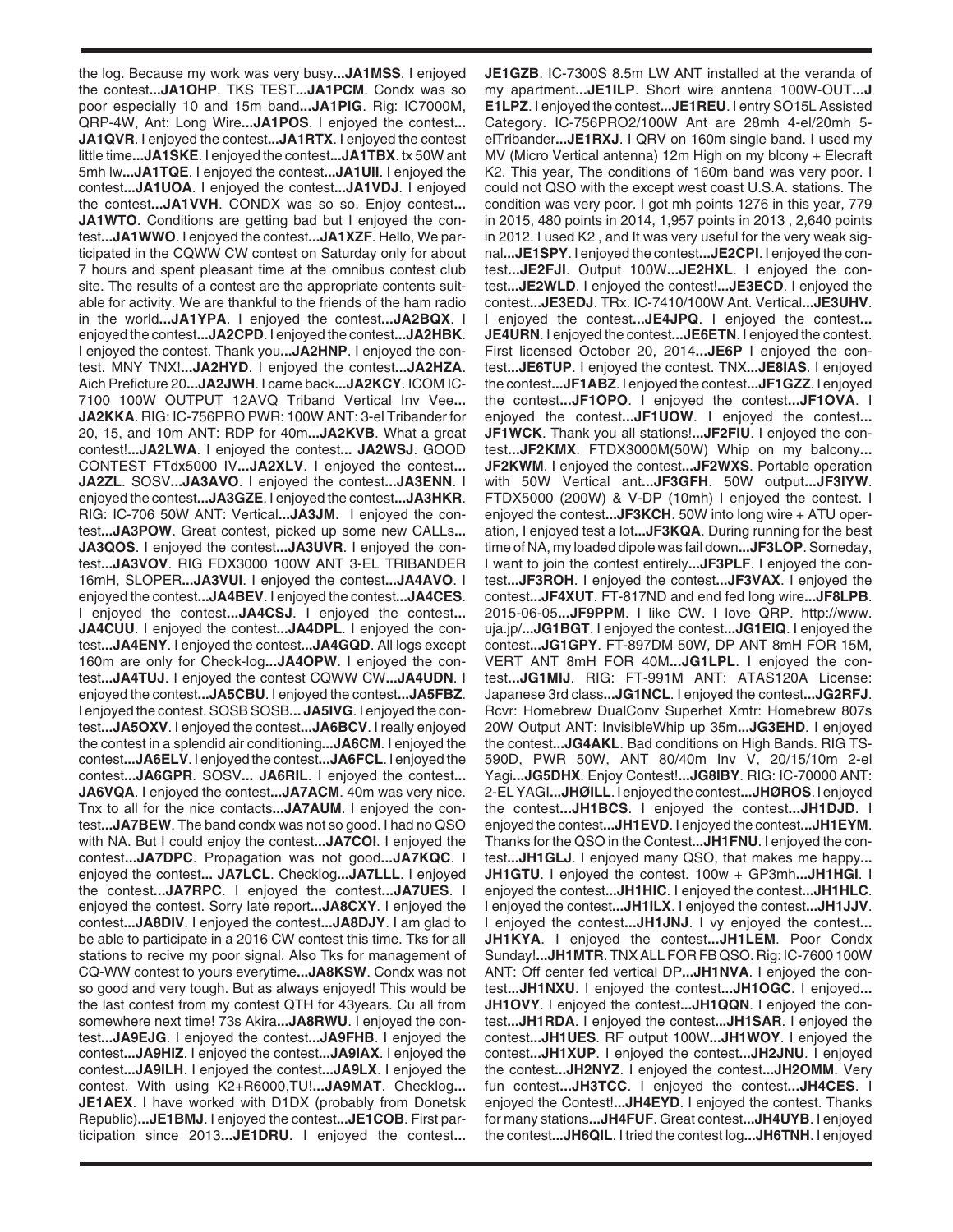the contest**...JH7BDS**. I enjoyed the contest**...JH7BMF**. I enjoyed the contest on 10m. But Condition is very poor**...JH7SSJ**. I enjoyed the contest**...JH7XGN**. I want to do my best on the next time!**...JH8CLC**. I enjoyed the contest. I hope to see you again**...JH8CXW**. I enjoyed the contest**...JH8DBI**. I enjoyed the contest**...JH8GEU**. /2 Kani-City Gifu JAPAN TS-590DG 50W Vertical**...JH9DRL**. I enjoyed the contest**... JIØWVQ**. QRP weak signal went over the Pacific Ocean and the Asian continent. Also it was difficult to send messages faster with my straight key**...JI1AEP**. FTDX-3000 + AMP, Yagi, DP**...JI1ALP**. I enjoyed the contest**...JI1ANI**. I enjoyed the contest**...JI1BDQ**. 2016-11-26 0639 RK9AX DUP MAX. POWER 200W**...JI1NIK**. I enjoyed the contest**...JI1PBK**. I enjoyed the contest**...JI1RSF**. I enjoyed the contest**...JI1RWG**. I enjoyed the contest. Thank you**...JI1TSH**. I enjoyed the contest by QRP on 10m to have worked more than 10 QSOs**...JI3CJO**. I enjoyed IOTA**...JI3DST**. I enjoyed the contest**...JI3NOF**. I enjoyed the contest**...JI4WHS**. FTdx3000 VL1000**...JI5NWQ**. I enjoyed the contest**...JJ0NSL**. I enjoyed the contest**...JJ0PJD**. FT817ND 5W, mobile whip. Thank you for picking up my weak signal**...JJØSFV**. Tnx**...JJ1ENZ**. I enjoyed 1st. CQWW DX CW contest!**...JJ1EPE**. RIG: Homebrew 100W ANT: 2-el HB9CV for 15m and DP for 40/20m Operators License: Japanese 1st class Condx for Europe and US was poor!**...JJ1ILR**. I used an old Kenwood TS-820 I have been using from my previous participation of CQWW CW in 1986 with a club call of JA1YYE. It was only few hours of operation, but was quite enjoyable**...JJ1SLW**. I enjoyed the contest**...JJ1XQU**. I enjoyed the contest**...JJ2ICA**. I enjoyed the contest**...JJ2PIK**. I enjoyed the contest**...JJ3DJS**. I enjoyed the contest**...JJ3JJL**. I enjoyed the contest**...JJ3KTW**. Operating location is Kobe-city Tarumi-ku in Hyogo RIG is TS-850S and ANT is GP Power output is 50W or less**...JJ3TBB**. I enjoyed the contest**...JJ5GSY**. TNX Very nice Contest!**... JJ5HUD**. I enjoyed the contest...**JK1GKG**. I enjoyed the contest**...JK1LSE**. 200W INV**...JK1LUY**. I enjoyed the contest**... JK1ODA**. I used power less than 5W. THIS 1 QSO WAS NO QSO (CHECKED LOG), BECAUSE HIGH POWER QSO. 3500 CW 2016-11-26 1318 JK1TCV 599 25 JT5DX 599 23 0**...JK1TCV**. I have operated power in 1W and 10mH Mobil ant from Japan using FT817. Thanks to pick up my weak signal. I've felt it was little bit quiet in 28MHz for me**...JK1VOZ**. I enjoyed the contest. Everyone QSO Thank you communicate!**... JK2AQT**. Thank you very much**...JK3NSD**. I enjoyed the contest**...JK3RHX**. I enjoyed the contest**...JK4HNN**. I enjoyed the contest**...JK7BEJ**. PWR 5W QRP ANT 3-el monoband Ygai  $(^\wedge$   $^\wedge)$  Many thanks to all who were patient with me pulling QRP calls. Every QSO is appreciated. Operating QRP & homebrew antenna was great fun, but sometimes frustrating. Africa & Caribbean were very very far**...JK7DWD**. Rig K2 Ant Yagi Ant**...JK7UST**. IC-7600 318B**...JK8PBO**. I enjoyed the contest**...JL1DLQ**. I enjoyed the contest**...JL1QQA**. I enjoyed the contest**...JL1RXW**. Rig FT1000MP 100W / Ant Double Zepp at 22m high**...JL2LPX**. I enjoyed the contest**...JL4DJM**. I enjoyed the contest**...JM1CMA**. I enjoyed the contest**...JM1DSC**. I enjoyed the contest**...JM1LRA**. Worked by QRP, TEN-TEC 1340(3W), MFJ-1640-T(Whip)**...JM1XTB**. I participated for a short time but I enjoyed the contest**...JM3UJJ**. Licence date September 19, 2014**...JM8GJB**. Power is 5W**...JN1BBO**. I enjoyed this contest**...JN1DNV**. I enjoyed the contest. IC7200, 100W, 10mhDP**...JN1VFF**. The actual maximum power output used is 5W**...JN3DMJ**. IC7600 100W 20mH Whip**...JO1KVS**. RIG: FT-2000D ANT: 8mh HB9CV DP**...JO1SIM**. IC-706MK2 (50W) Loaded DP**...JO1WIZ**. I enjoyed the contest**...JO2FBV**. I enjoyed the 2016 CQWW DX contest. TNX FB QSO**...JO3AGQ**. I enjoyed the contest**...JO3PDT**. 70 years old**...JO3QVT**. 2014.8.27**...JO4GMS**. I enjoyed the contest. I want to do more

QSO next year**...JO7RAA**. My 40m system was broken**... JP1LRT**. I enjoyed the contest**...JP3ASW**. I enjoyed the contest**...JP3AYQ**. 21 sep 2016**...JP3PZG**. My first trying for DX. Result was poor but very exciting!**...JP3QAO**. Thanks for providing many oppotunities to work VY FB DXers!**...JP7DHE**. I enjoyed the contest. But, I retired because of PC trouble. I'm very sorry**...JQ1ABC**. I short time the contest**...JQ1COB**. I enjoyed the contest**...JQ1EPD**. I enjoyed the contest**...JQ1TIV**. Nice CONDX to EU, but I had heavy noise many times. See you next year!**...JRØBQD**. Many thanks for the nice contest**... JRØBUL**. I was very enjoyed with my QRP Rig MIZUHO MX-14S 2W output**...JRØGFM**. I enjoyed the contest**...JRØGXA**. I enjoyed the contest**...JR1AQI**. Hope to get AF next time**... JR1EMT**. Checklog**...JR1GJP**. I enjoyed the contest. JST-245/DP. ATU + Wire**...JR1LEV**. I enjoyed the contest**... JR1MEG**. The condx was not good enough**...JR1MEU**. I enjoyed the contest**...JR1NHI**. The condition wasn't good. I enjoyed having QSOs. The maximum output power in the contest was 5W**...JR1NKN**. FT-857DM 50W Portable: Uratakaocho, Hachioji City, Tokyo**...JR1USU**. I enjoy CQWW since 1990. Thank you**...JR1WJM**. I enjoyed the contest**...JR2BEI**. I enjoyed the contest by QRP**...JR2EKD**. TS590 YP-3 /2 Tsu-city Miepref**...JR2MIO**. TU es 73!**...JR2NMJ**. 74 YAERS OLD**... JR2PAU**. I enjoyed the contest**...JR2PMT**. I enjoyed the contest. Also I was upseted by OTH**...JR2TDB**. I enjoyed the contest**...JR2UBS**. I enjoyed the contest, Thank you**...JR2WLQ**. I enjoyed the contest**...JR3IIR**. I enjoyed the contest**...JR3KQJ**. Thank you for QSO everyone. Condition was not bad on 20m**...JR3RIU**. I enjoyed the contest**...JR3SZZ**. I enjoyed the contest**...JR4CTF**. USE POOR DIPOLE ANTENNA BUT MANY STATIONS have "GODD EAR"**...JR4CZM**. I used QRP (5W) RIG**...JR4DAH**. I enjoyed the contest**...JR6AG**. I enjoyed the contest**...JR7ASO**. Not excellent condition. But enjoyed enough**...JR7DUT**. I enjoyed the contest**...JR7OEF**. I try to submit this log 1st time**...JR8NOD**. I enjoyed the contest**...JR8ORC**. RIG: IC-7300 ANT: OCF w/ATU**...JR8QFG**. I enjoyed very much. See you next year**...JS1OYN**. I enjoyed the contest**...JS2PHO**. RIG: Yaesu FT-2000D + IC-PW1 PWR: 1kW ANT: 3-EL Quad Many thanks. I enjoyed**...JS3CGH**. I enjoyed the contest**... JS3CTF**. I enjoyed the contest**...JS3LSQ**. I enjoyed the contest**...JS6SCC**. Band conditions were tough on 15 and 20 for my little portable setup - FT-817 and Buddipole vertical dipole. If the ionosphere was flaky, at least the weather in Hawaii was perfect for outdoor operation. Many thanks to the stations who had patience and good ears to pull me out of the noise!**...KH6BE**. THANK YOU TO ALEX, KH6YY, FOR HOSTING US AGAIN. CONDITIONS WERE POOR, ESPECIALLY ON 10M. WE HAD GREAT EFFORTS BY OUR TEAM TO GET EVERY LAST CON-TACT WE COULD. LAST MINUTE SWR ISSUES ON THE 10M STACK FORCED THE USE OF A LOG PERIODIC. IT APPAR-ENTLY DIDN'T MATTER MUCH THOUGH WE MISSED OPER-ATING ON 10M MOST OF THE FIRST DAY. THANKS TO ALL FOR THE QSOS. WE HAD FUN**...KH6J**. First trip to PR and a busy travel schedule so only packed dipole and K2- missed having the beam with the poor conditions on second day. Overall was a ton of fun and exceeded expectations. Thanks again to those that struggled through to hear my way-too-long-call in the muck. Gracias!**...KP4/VE3RSA**. As expected, condx were very poor, also on 40m Still, enjoyed the contest!**...LA2AB**. CHECK-LOG**...LA4NL**. Only check-log. Worked from both holiday QTH and later part from home QTH**...LA5UF**. AS FUN AS ALWAYS - WHO SAID SUNSPOTS WAS NECESSARY?**...LA6CF**. Terrible condx up at 60 degrees North. First time in history that I didn't manage to work a single station on 10m! And only 58 QSOs on 15m! But still had much fun working this contest. Very hard to work US on 20m on Saturday. Heavy echo on all sta-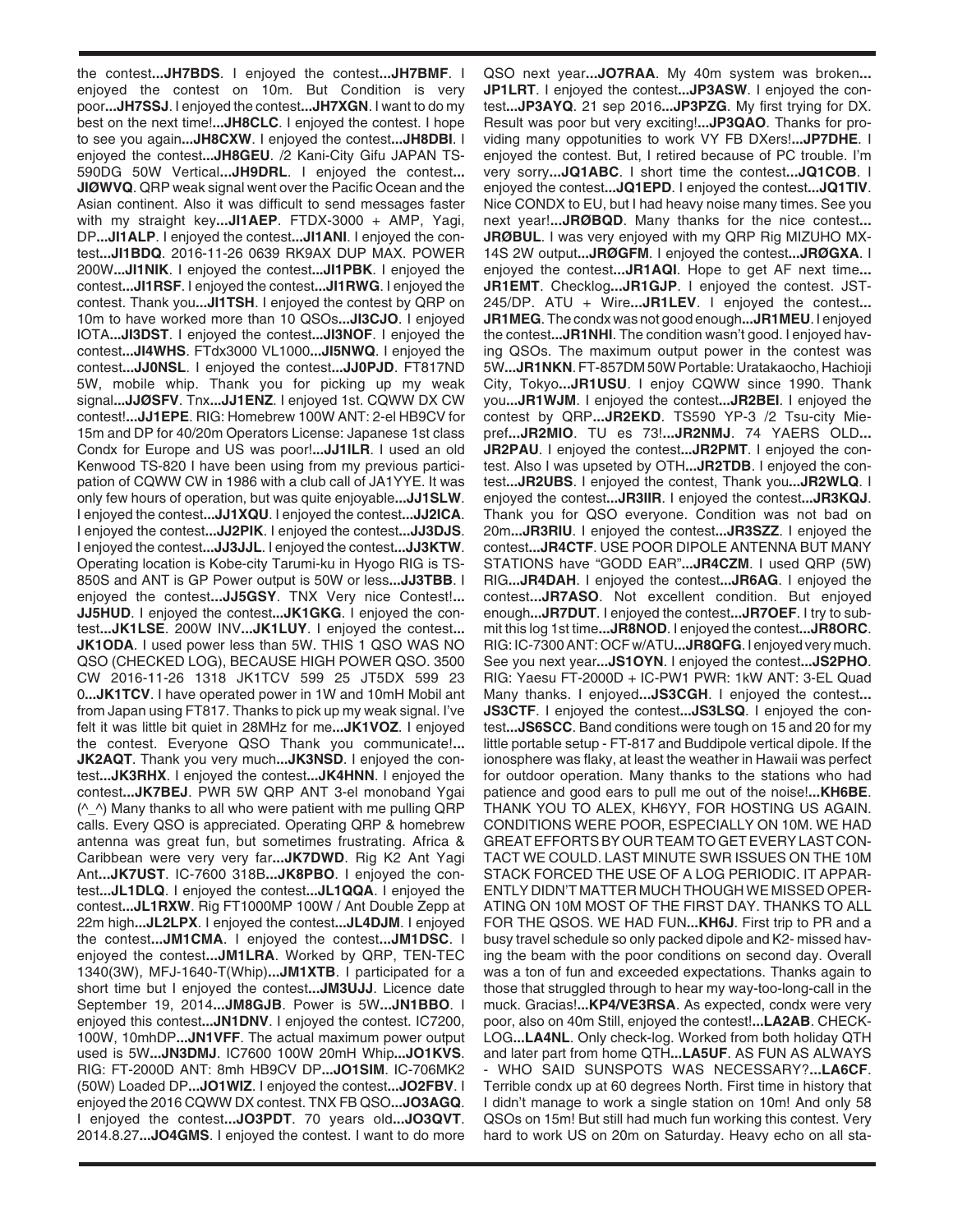tions making it impossible to copy their callsigns unless they did reduce the speed. Had to give up several times. Some of them must think I am a fool that didn't get them in the log. But high speed CW and heavy echos does not belong together :) See you again next year. This is my favourite contest. 73 de Morten**...LB8DC**. Got my license January 2015**...LB8MG**. Attempted dual run, but it was only possible during certain times. Being this far South requires lots of CQs. The extremely high QRN levels made it impossible to hear the attenuated signals on 80 and 160. SOAB from LU without 10m in good shape and summer thunderstorms right over the station is not the best possible combination. Tnx everybody for the QSOs**...LP1H**. SB10 because of station limitations. CONDX were poor with just 2-3 hours per day of opening, TU for the good ears of the operators who gave me points. CU next year!**...LT7H**. First time in a big contest. Very happy with my performance. Greetings to all the participants. 73. Andres**...LU3HO**. IC 746 PRO Drake L7 Dipolo Rotativo 7 MHz up 40 foot**...LU3XX**. Wonderful as always, perhaps too many time with Davis Cup**...LU8EHR**. Checklog**... LX1EA**. 50% Bavarian Contest Club / 50% Rhein Ruhr DX Association**...LX7I**. CU next time**...LY3X**. SDR-1000 100W 2-EL DELTA LOOP**...LY5Q**. Commemorating 60 Years Anniversary of KTU Radio Club**...LY6ØKTU**. Very nice contest!**...LZ1DPN**. Very bad condx on 28MHz**...LZ1IA**. Tnx 73!**...LZ2OQV**. Big QRN on this band. HI**...LZ3PZ**. Hello, QSO outside 40m for checkonly. Category band: 40m**...LZ5CA**. SRI For the late log**...LZ5Z**. RIG: SKY-SDR 5W ANT: VERTICAL 8M WITH AT130E**...LZ8U**. RIG FT-857D Antenna SOTAbeams Linked Dipole**...LZ8Z**. First use of IC 7300 in Contest. FAB! Wasn;t QRV as long as hoped. MUST stop people phoning me and calling in over this weekend. Need a "Plague" notice maybe!**...MØACM**. Lots of fun in a few few hours of S&P**...MØBPQ**. Reasonable conditions considering my meager setup. An enjoyable contest**...MØCVO**. 73**...MØIPU**. The weekend heralded a slight improvement in conditions on HF. It was a great experience to be involved in the "fast and furious"!**...MØNQN**. Always enjoy this contest but other priorities kept. Enjoyable but cond difficult**...MØOIC**. Great fun giving away a few points this year while improving my CW**...MØTEF**. Just a short /P entry from near home testing setup for DX trip**...M1K**. I only made a few contacts but it was fun all the same**...M1PTR**. The worst conditions for CQWW in a very long time**...M2G**. Great fun, not as good as last year on 80m. Hard to work the DX**...M3C**. SB 15M ASSISTED. BUT MAN-AGED A FEW QSOS. JUST. KPA500, N1MMPLUS**...M3I**. Disappointing conditions on most bands but they did improve on Sunday somewhat**...M3W**. Fun**...M4M**. K3 100W, SO1R, 5 meter wire with ATU (LDG), Win-Test I found some time on Sunday afternoon, set up antenna, then on and off. Eventually Windows update started, takes more than 2 hours. Well, at the end of the day, this is not a serious effort. Thanks for QSO! See you in next event. 73 Kazu**...M5Z**. First ever CW multi-multi entry from M6T, this was in memory of our friend Bob, G4BAH who put the station together. Everything worked well and we had a very experienced team of operators but conditions were just as bad as in the SSB contest! So we are pretty pleased to post a score of 14 million**...M6T**. FT-1000MP, 100W, HF9-V Butternut. Conditions challenging to say the least. Who turned off the RBN? Here's hoping the 2017 contest will be better!**...M6W**. Used contest to try out inverted L on 160M at new QTH. Conditions seemed poor but improved on Sunday**...M7V**. TS590S, 1/4wl vertical, 400W, N1MM+, Gridsquare IO81wt Many thanks to Iain - G9V for hosting me at their site. 73**...M8A**. Some nice DX on my 40m long wire. Limited time owing to IT problems**...M8C**. Enjoyable trip to Scarlett Point on the Isle Of Man for CQWW CW 40m LP entry. This was a low key entry with only a single vertical for antenna. Conditions to US/VE were exceptionally poor from the start with

only 7 US stations worked by 7 am on Sat morning and not one VE. No zone 3 worked all contest and none even heard at any workable strength. 88% of QSOs were with EU so that tells that there weren't too many 3 pointers. However CQWW CW is addictive and you always wonder what you will do different or better next year. I finished at 19 evening out of necessity**...MD2N**. My first ever CW contest. Phew!**...MM1E**. 1st CQWW CW. Great fun! New radio & ant next year to improve on benchmark**... MWØBRO**. Poor cndx first night, good EU opening second night. Running K3S to K8RF 1/2 wave 160M Loop Thanks to everyone for the QSOs! 73 Dan**...NP2J**. First Licensed APR 08, 2014**...OE1VMC**. Tx Power 8W**...OE1XTU**. Checklog**... OE2LCM**. WT keying issues forced DX picking with old XP standby system. Nevertheless GREAT FUN AGAIN - tnx 73s es bcncu Gerd**...OE3GSA**. Condx better than in SSB leg. 10m was nearly dead, but low bands at times wide open. Eventually I fed the 160m dipole on 80m and worked some stations with QRP. Fun to see who has good ears and who not. Thanks for meeting on the air. And if not this time maybe next time**...OE5OHO**. Rig was Elecraft K3 + P3, G5RV, 2-El Quad, N1MM+ Logger, nanoKeyer, CCUser, CWGet. QTH Graz, the station OE6XUG of clubs RCCW and OEVSV. Most of the Operators new in cw contesting, doing a practical contest training under supervision of OE6RDD, Gehard - founder of the famous cw schule Graz. Special thanks to all of our supporters, at first OE6OKG, Prof. Otto Koudelka, Head of Institut fuer Kommunikationsnetze und Satellitenkommunikation @ Graz University of Technology**... OE6U**. Station locator KP10XO**...OG2W**. Very poor conditions here in the north. Some nice surprises on the lower bands**...OG6N**. Just a few qsos 4fun with poor set up rtx: K2/100 ant: inv-L with no rx ant :-/ abt 4 hours on air. Tnx for qsos, maybe next year with better effort hi 73**...OG6T**. Many thanks for the contest! Merry XMAS and Happy New Year!**...OG9R**. I have been a devoted fan of CQWW CW for 57 years ever since 1959. This year the space weather was not favourable here in the north. Neither was the atmospheric weather good for outdoor life with 21 m/s wind gusts and snow showers. I took short and long breaks every now and then to find motivation. After a full hour with only 6 QSOs it was time to switch off. Now after a good sleep back home I feel great again. Wishing for the best in the future. But in fear of even worse for the coming years. After all it was a great fun with a different flavor. Congrats for the lucky one whos signal path to NA and Japan did not go that far north. Many thanks for the QSOs and see you in contests again. Pertti**...OHØR**. Great collaboration with OHØZ, my next door neighbor. OH6EI Tomi was there this time. No QRM whatsoever. During CQWW SSB there was minimal QRM from operators OH9MM and SM5SIC. But furing SAC SSM OH1JT was there causing me to having to stop operating. OH1JT was blocking whole band where he was on. Root cause was neighbor-hostile amplifier tuning as OH1JT has the knack for sure. He knew what he was doing. Most unfriendly. Good luck with the logs. Hear you all again in 2017**...OHØV**. 73 de OH1SIC/SM5SIC Gran OH1S. Thanks to oh1tx for the use of station, hot-tub, sauna and the fridge**...OH1TX**. Challenged conditions, every qso was a victory!**...OH2BEN**. Some QSOs just for fun**...OH2BH**. Really bad band propagation on 40m. During the contest I did not hear a single US station**...OH2BMH**. The Aurora once again spoiled K/JA openings**...OH2KW**. Remote Station experiment. 6 x sauna + small beer party during contest**...OH2LZC**. Conditions quite good here in the north**...OH3WD**. Our contest team member Ari OH1EH/OH5DX became SK last summer. We decided to operate CQWW CW contest with his vanity call OH5DX as a memorial event for Ari. Our core crew is now missing one member. Ari's relatives helped us to get his call for our use even though it normally is two years in quarantine. Everything else went well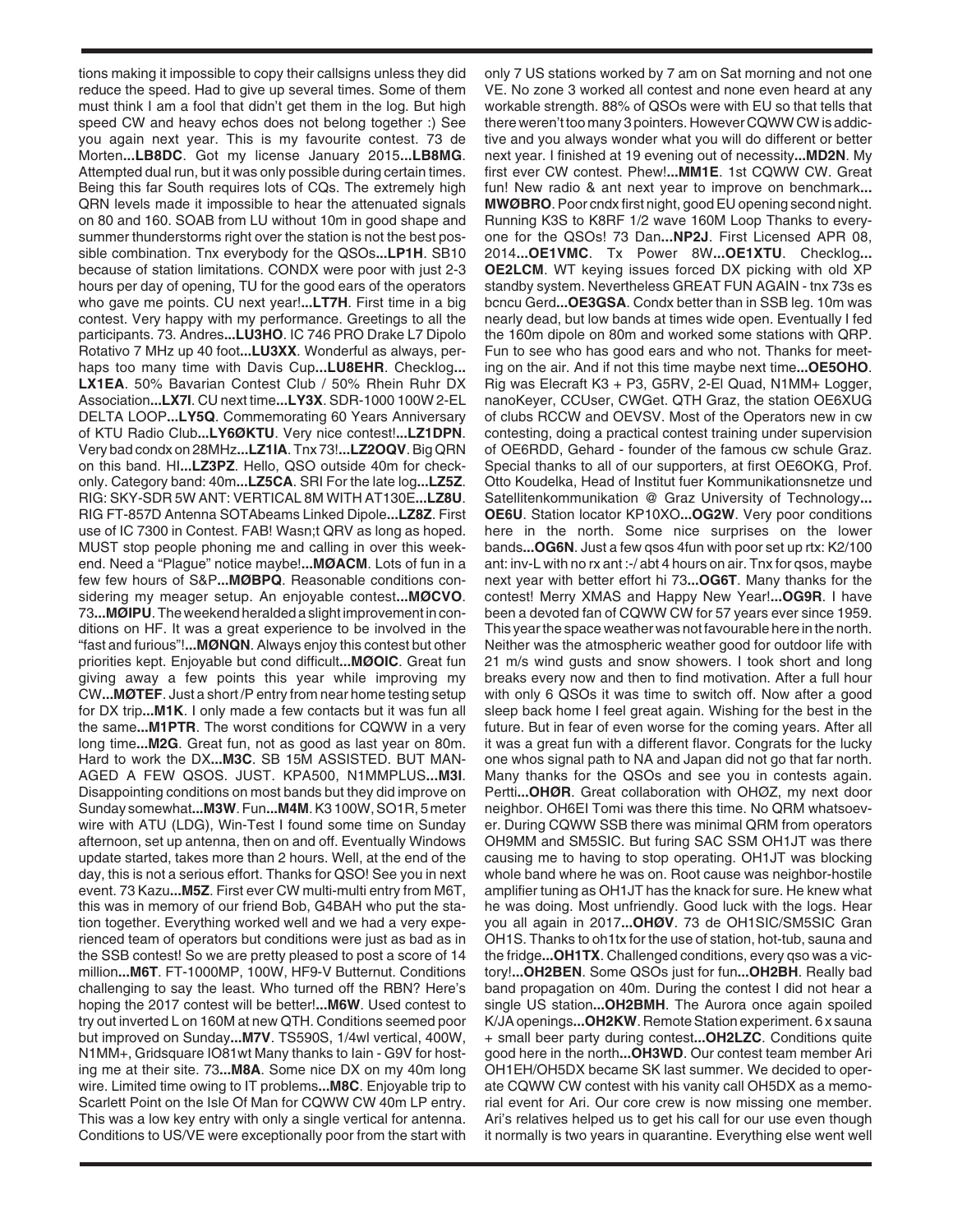except propagation. High bands were especially challenging on Sunday. Only one JA on 15m and very few US stations. Only about 400 qsos on 20m on Sunday etc. At least low bands were decent and interesting. Missed XE for sweep on 40m. It was nice to see Jukka OH2MA (ex-OH1XM) with us. Jukka was one of the OH1AF contest gang members in the 1980s. Also OH1XT was very kind to arrive to help us — even after the nightshift at work finishing at 7am on Sunday**...OH5DX**. Checklog**...OH6NC**. FT-990, OCF-Dipole 80-10m @12m. Tough propagation this year!**...OH8KA**. CHECKLOG**...OH8SE**. 50W AND GP ANTEN-NAS**...OK1BA**. TRCV IC-718 MAX 100W, ANT GP**...OK1BLU**. Sorry for my late LOG. Caused by serious PC fault and my illness, my age 86 years. Hope to have better luck in 2017, HI**...OK1BMW**. Rig IC-706 ant LW 41m**...OK1DEK**. FT1000MP MarkV, ACOM 1010, 800W dipol vertical 30m, 3 x beverage**...OK1DOL**. Almost QSO was with QRP 5W except 6 QSO with QRO 15W RIG: Elecraft K2, 5W (15W), antenna: multiband vertical (80 to 10m)**...OK1DXK**. FT817, INV-VEE**...OK1GSB**. FT1000MP MK5F INV.L**...OK1JOK**. FT897D 99W, ANT 3-EL YAGI 11m**...OK1LL**. TS-450S, YAGI**...OK1LO**. SOA**...OK1MAW**. RIG(s): IC751A + PA; ANTENNA(s): 3-el Y**...OK1MBZ**. TRX FLEX-5000A (80W) ON ALL BANDS, PA FL-2277B (400W) ON 80 TO 10m ANT DOUBLE ZEPP 2X33m ON 160, 80, AND 40M, TRBANDER ON 20, 15, AND 10m**...OK1NE**. Just a brief operation from the SOTA summit, but still a lot of fun!**...OK1NF**. Rig: Kenwood TS-590S - 100W, ant 15m LW**...OK1PX**. HVY QRN on TB**...OK1TN**. FT2000 with 3kHz NS roofing filter ACØC, PWR 100W, ANT INV. V**...OK1UBA**. TS-590, invert L + V, HEX beam, TR4W**...OK1VK**. FT-897D 100W Ant: W3DZZ & FD4 my AGE 83Years SRI GB**...OK2BJK**. Very strong signals from East on 40m, but mostly no answers to my calls. But in opposite way some nice DX QSOs in one call as a reward. Enjoyed all the time except first two hours, which were very tough**...OK2FD**. Rig[s] IC-756PROIII-100W, Antena[s] Windom FD5, Dipol 2x40m**... OK2MBP**. CQWW DX CW Contest 2016-11-26 00:00 UTC - 2016-11-27 23:59 UTC Transceiver FT950 ( Power 100W)**... OK2PBG**. Rig "K3" - 100W, 3-el beam, 54m LW. High bands bad condx, on 80/40m "city QRM" S8/S5. QRV only from time to time**...OK2QX**. GOOD CONTEST. SEE YOU AGAIN FRIENDS. TCVR 70W, ANT: LW 40M**...OK2SWD**. 80m - MFJ9200 5W OUT to VERTICAL 14m 40m - RxTx Ensemble fivedash.com 1W OUT to VERTICAL 14m 20m - RxTx Ensemble fivedash.com 1W OUT to sloped dipol**...OK2VWB**. FT1000MP Inverted VEE 80, @18m Beverage 4 times 100m**...OK2ZI**. Rig: old FTdx-505, pwr 100W**...OK5NW**. GOOD CONTEST. SEE YOU AGAIN FRIENDS. TCVR 70W, ANT: LW 40M**...OK5SWL**. SDR OUT 5W ant MORGAIN 80-40 vertical V8**...OK8EYJ**. KX3 5W LW42m**...OL4W**. TS850, LW**...OM2DT**. Tcvr: ICOM 735 out 90W ant Randomwire + LCmatchbox Very QUICK contest / prima, TNX**...OM3BA**. Rig: FT-277ZD, 100W , Ant: Dipole INVV. Working hours: 4 hours**...OM3CDN**. RIG: TS-590S PWR: 100W ANT G5RV**...OM3R**. TNX FER CONTEST DR FRIENDS!**... OM4ANO**. FTdx3000, PWR 50W, Ant LW 41m**...OM8LM**. FT-2000 Dipole**...OM8ON**. TRX Nice contest es 73 de Pat**...ON2AD**. First real cw attempt, bad propagation, a lot of fun!**...ON3DI**. KX3 3W ANT: 40/80M DIPOLE @ 2M AGL**...ON4ANE**. This was first entry 40m single band with 4 square. It was fun to rotate the knob and see S9+++ signals. Enjoy the contest, and see you next year**...ON4TO**. Tu and 73s qro to all Oms in contest**... ON5HY**. Checklog**...ON5UK**. Great propagations, 25% DX QSOs and that with 5W! On Saturday even 40m was open to NA for me. Hope to have set new Belgian records for SOAB(A) QRP on RTTY, SSB and CW this year. Thanks for a great contest**...ON6NL**. Checklog**...ON6QR**. First time on 160m. Learned a lot. See you next year!**...ON7BS**. IC-703**...OP4A**. Yaesu FT950 20W ANT: R8 + W8010(80M) OP6AT - Special Callsign on

November Home Call: ON6AT**...OP6AT**. POOR CDX BUT FUN**...OR5T**. Bad bad condx hope for better luck with the sun nxt yr. fun to run**...OU2V**. Very poor conditions this year, not many 3 points in my log**...OY1CT**. Elecraft K3 100W, Ant 80M loop and Hexbeam**...OZ3SM**. 300W into G5RV, Butternut, TH3MK4 at 10m and low 160m dipole Condx not the best**...OZ8AE**. Lost CAT at one of the radios, so when freq shown as 1800-3500-7000-14000-21000-28000 it is equal to RUN radio freq**...P33W**. Love the 24-hour classic category. Very civilized, but still an exciting contest shared with some terrific operators from around the world**...P49Y**. Strange condx. 40m at times quite good for my partly indoor longwire. Heard one weak cw on 10, too weak to identify**...PAØFAW**. Apologize for a hanging PC/logger sometimes. 73**...PAØO**. RIG ANTENNA ANTENNA HERE-BY I DECLARE THAT I USED A MAXIMUM OF 5W OUTPUT FOR ALL QSOS, SIGNED R. BOERHORST**...PAØRBO**. Bad condition on 15 and 10m, Thanks all the stations working me! See you, Sake**...PAØSKP**. Nice contest**...PAØWKI**. Thank you for the very nice write up on the PA1B cylinder dipole in CQ magazine November 2016. In many contest I used my indoor 15 inch long cylinder dipole with great success on 15m but now I had some time when 15m was closed. With patience and some luck, I made 2 QRP QSOs on 40m and 20m with the Booster cylinder dipole of 22 inches when the propagation peaked. See you all in CQ WPX CW in May 2017**...PA1B**. First licensed this year May 2016**...PA1CX**. Used SD for post contest logging SD allways works fine!**...PA2CHM**. Great fun again**...PA2PCH**. Nice contest**...PA3CJP**. Great contest! Every year a splendid opportunity to work DX stations**...PA3DCU**. Regards and thanks to all the people who make this contest a succes**...PA3DJY**. Nice contest, love it**...PA3DTR**. 100W dipoles**...PA3GEO**. After years of inactivity, I've put up a loaded inverted L for 160m. Just to have some hours of fun. Was surprised I could even work some DX with this small lot setup**...PA4WM**. Vy nice contest. Saturday not so good conditions. 73, Tonnie**...PA9CW**. Big problems with high qrm level. S9+ from 40m and lower**...PB7Z**. Checklog**...PDØBY**. tnx nice contest ICOM 7300 steppIR db18e 15 mtr up 5W**...PDØPIW**. My first ever CW contest effort! Only a couple of hours behind the radio**...PD2R**. Station Info: FT817 + ~150W Class C amplifier + Annecke 150W tuner + 2x 6.5m Dipole + Single Lever Scheunemann**...PE1FJN**. Just learned CW by cwops, first cw contest without cw reader. Nice!**...PE1JZQ**. Dear OM/YL, All QSO made by me in QRP. Great to work you all. QSL pse via bureau. Cu all. www.pe2k.nl 73, Adriaan**...PE2K**. Had fun contesting on 160m. Look for my story on http://bit.ly/ 2g8kfw1**...PE4BAS**. Search & pound. Condx on the higherbands miserable. 40m was fun though!**...PF5X**. Just fun log. Operated my usual call paØfaw. PG16MC is too difficult for a contest, too difficult for many operators**...PG16MC**. Station Adress QB3, Grote Berg, Curacao**...PJ2/PA3EYC**. Good, clean fun!**... PJ7/G4JEC**. Another great contest to take part! Thank you all. Paulo**...PR2W**. We made an extensive reform of the station during the 3 weeks before the contest. After many years of MS and M2, PS2T now went MM for the first time**...PS2T**. Good Contest!**...PT8CW**. 23/03/2016**...PU2UMZ**. PU8TAJ, Primeira Licena em 26/05/2015. A primeira vez que participo do CQWW SSB. (It is the first time in this contest)**...PU8TAJ**. 2015-03- 02**...PU8TAS**. Tkanks Big 73 Adriano**...PY2AXH**. June 10, 2015**...PY4VG**. Tks FB test. I see you next year**...PY7OJ**. TNX 73!**...RØAA**. Flex-3000, GAP Titan**...RØJF**. TNX 73! Off times: 00.00 - 07.32 15.52 - 22.15 08.21 - 23.59**...RØQA**. FB! TNX 73!**...RØRC**. TNX 73!**...R1BP**. Rig: ICOM-718, 100W, Ant. Quad 80-10m ap**...R1QE**. May 2013**...R2AHS**. Elecraft K2 Flex-1500 Wire Antennas**...R2LAC**. RIG: SunSDR-1, PWR: 15W, ANT: 10/15/20 m - GP, 40m - Delta Loop**...R2OM**. Low Power RX/TX Yaesu FT-450AT 90W Soft MixW 2.19**...R2YES**. TX/RX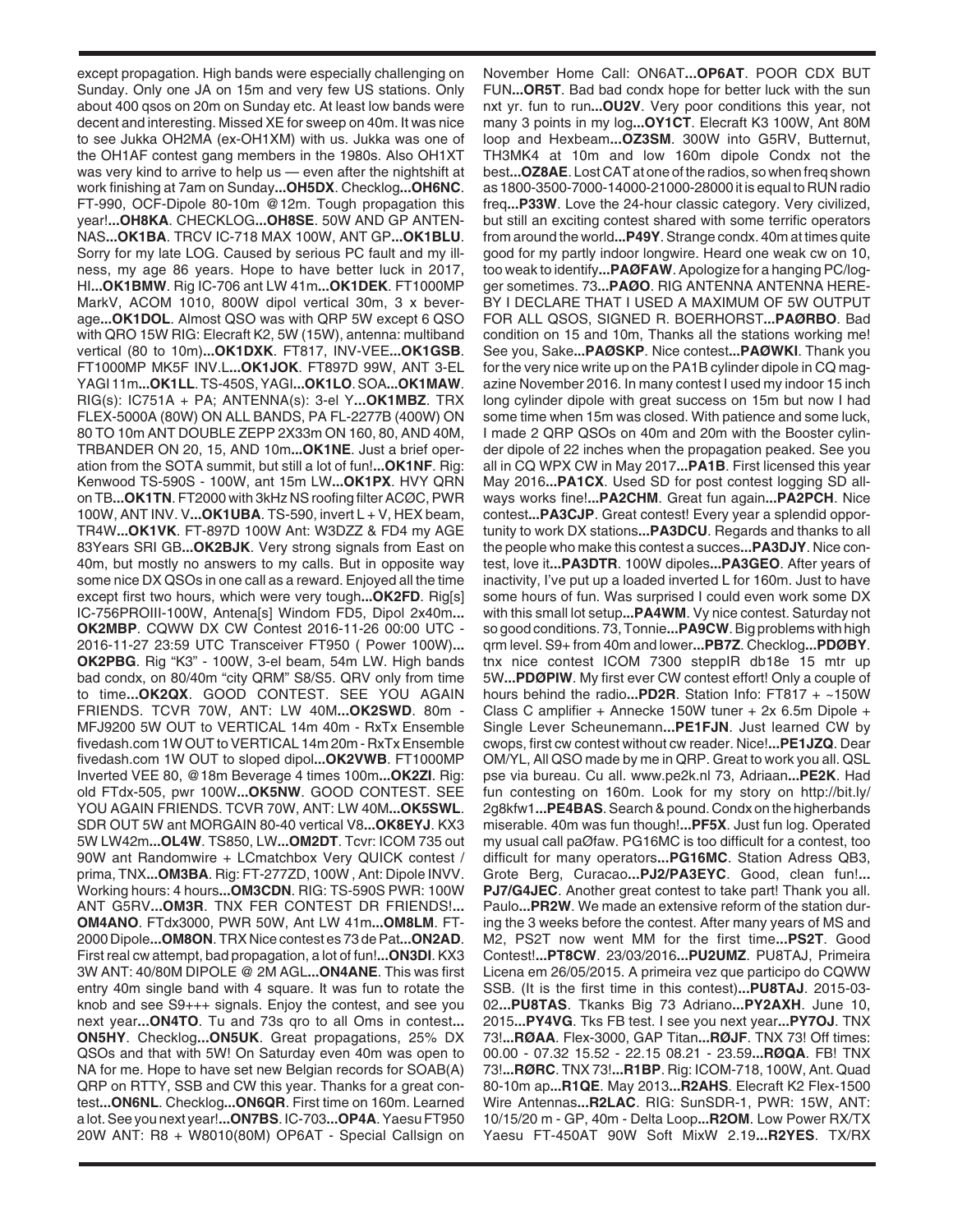FTDX5000D ANT A4S+W3DZZ**...R3BB**. TNX 73**...R3LB**. TNX 73!**...R3RK**. TX FT-450D 100W, ANT Windom and GP**...R3VL**. Thanks everyone for the contest! 2xTS-590, 2-el phased short deltas N-S, 2-el phased short deltas W-E**...R3XA**. TNX 73!**...R3YAP**. 73!**...R3YC**. FT-950, GP, Inv-V**...R4CO**. Tnx!**...R4FD**. TNX 73!**...R4HCM**. IC-746pro, ant Delta**...R4NX**. TS-590S - 100W 20, 15m - 2-el 10m - 1-el**...R6CW**. TNX 73!**...R6DR**. Tnx!**...R7AC**. IC756 pro3 100W 4-el Yagi(20m) 73!**...R7CA**. RIG(s): TS-480SAT; ANTENNA(s): R-8**...R7CF**. Tnx, GL and 73!**...R7FF**. Icom IC-756 pro3**...R7FL**. K2 Delta**...R7FO**. 73 and best wishes!**...R7KH**. FT-817 5W ANT DIPOLE**...R7KO**. TU EVERYBODY, CU NEXT TIME!**...R7KQ**. TNX 73**...R7MM**. TS-2000 PA-100W ANT-DIPOL**...R7TT**. It was first contest with this new call. Ex call: RAØBA**...R8CA**. 73**...R8TT**. TS 590S, 100W, SAY 3-7 20, 15, 10m Many tnx!**...R8WO**. Sorry, my comp was down. Pls get my checklog with my apologize! 73!**...R9AB**. 73!**...R9CD**. TU, CU AGN, 73!**...R9FN**. Elecraf KX3, 3-el QQ mono band**...R9RA**. RIG(s): IC-756PROIII; ANTENNA(s): DELTA LOOP, INVERTED VEE**...R9UG**. 73!**...RAØLMK**. Maritime Mobile from Red Sea**...RAØLQ**. Transceiver: FT dx 5000, 1kw**...RAØQQ**. TNX 73!**...RAØSS**. TNX 73!**...RAØUF**. FT 817 ND- 5W, ANT.- L.W. 83m**...RA2FB**. RIG ICOM-7000 PWR 50W ANT AH2b TNX 73!**...RA3AL**. Yaesu FT-450, 100W, dipole**...RA3DGH**. 73!**...RA3EA**. TNX & GL 73! de Alex**...RA3RLJ**. FT-DX3000, In.Vee 160/80, GP - 40, GP - 20**...RA3ST**. TS-950SD limited to 100W, Delta Loop 80m Vpol, Inv Vee 160m**...RA3WT**. 73!**...RA3XCZ**. Thank you for the nice contest. 73!**...RA3XEV**. FT-897 dipole**...RA4DR**. GOOD CONTEST**...RA4HBS**. TKS QSO & 73!**...RA4Y**. RIG: KENWOOD TS-590S**...RA6AN**. Radio YAESU FT-950-50W**...RA9AFZ**. 73!**...RA9AU**. TNX 73!**... RA9UEP**. TNX 73!**...RA9YUI**. Homemade**...RC4R**. ICOM-718 Slopper 20/15m; H=12m, l=10m LW 80/40m**...RC6M**. Tnx!**...RD1A**. 73 from Chudovo!**...RD1T**. TNX 73!**...RD3MF**. YAESU FT-1000 MP**...RD3R**. See you next year! Nice contest! 73!**...RD8D**. TS-480, Windom**...RD8O**. 73!**...RD9CX**. TRX Elecraft K3 PWR OUT 100W, ANT XL-222**...RD9DX**. TNX 73!**...RG5A**. FT-897 + ACOM2000A + DELTA LOOP**...RI1AND**. GL es 73!**...RJ3F**. 73!**...RJ9M**. Flex-6500, antenna randon wire 30m**...RK1NA**. FT-900 100W, ANT DIPOLE T2FD**...RK3DSW**. GL 73!**...RK3PWR**. GP-160, GP-80+IV, Yagi 40(East) + IV. 20- 6 elements East, 15 - 6 elements. 10-2x6 stack East**...RK3SWS**. TNX 73!**...RK4FL**. YAESU FT-920. PWR: 100W. Ant: 3-band Yagi 20-15-10, 40-dipole, 80-inv**...RK4PA**. 73!**...RK9AK**. 73!**...RK9CR**. 73!**...RK9CYA**. TNX, 73!**...RL2D**. 73!**...RM1T**. Tnx! 73!**...RM4HZ**. 73!**...RM4R**. Tnx**...RN1CW**. PWR: 150W; ANT- 6-el 3-band YAGI; VERTICAL 15M, 20M; DIPOLE 40M, 80M; LW-160M**...RN2FQ**. Very nice contest!**...RN3AAB**. 73!**...RN3DKE**. TRX IC-760Pro, PWR=100W, Ant - Inv. V 3.5/7Mhz, h=10m, l=25m, Sloper 14Mhz, h=25m, l=30m**.. .RN3S**. 73!**...RN3YA**. SDR-1000 10W + PA 300W ant AD-335**... RN4CA**. A ham proposes but XYL disposes**...RN6DR**. 73!**.. .RO5F**. Unfortunately, we did not use all of the features our setup**...RTØC**. TNX nice contest**...RTØF**. 73!**...RTØO**. Worked SO2R, IC7600 and FT1000D (5W) Antenns: 2-el QUAD, 3-el YAGI Antenns: 160M-Delta 165 mtrs(up 50mtrs) 80M: 4-el (Caliniar) (up 50mtrs) 40M: 6-el (Caliniar) (up 45mtrs)**...RT4W**. 73!**...RT5C**. IC-756PRO3 (5W) Fishing rod antenna with tuner**...RT5R**. Icom-7200; ANT: GP 40-10m up 35m, fider 27m; dipol on 160 up 35m, fider 37m; delta on 80m up 35, fider 37m**...RT9YW**. Trcvr: WDB 5W**...RU1OZ**. ICOM IC-746pro**... RU3KO**. 73**...RU3WR**. IC-746, Delta loop, RH-4010**...RU3XY**. RIG YAESU FT-857D PWR: 92W to City Windom 80- 10m**...RU3YAA**. 73!**...RU4AA**. TS590 100W, Spiderbeam 5 band**...RU4LM**. See you next year!**...RU4SS**. 73!**...RU6CO**. TNX FOR THE CONTEST**...RU9AC**. TRCV FT817**...RV1OM**. IC-

756PRO3, 2-EL Delta, 20m**...RV1ZT**. TX: 4W, Ant: Magnetic Loop (indoor)**...RV3DBK**. TS-850SAT, Delta**...RV6AAA**. TNX! 73!**...RV9CQ**. 73!**...RV9WB**. Equipment: Yaesu FT-2000, ant. Inv V 40-80, 3-el Yagi 10-15-20, amp Expert 1.3K-FA**...RWØBG**. TNX FB CONTEST! 73!**...RWØUM**. Yaesu FT-2000, PA-500W, Cushcrsft-R8, AD335-Yagi, IV**...RW1C**. SW20 (KIT) pwr 1W**...RW3AI**. LOG WAS ON PAPER. SO COULD BE MIS-TAKES AFTER TRANSFORMING TO CABRILLO HOMEMADE QRP TRCV 5W AND DIPOLE ANTENNA**...RW3DF**. TNX 73!**...RW3DIA**. TNX FOR NICE CONTEST**...RW3WR**. TRX: IC-746PRO-100W. ANT: Dipole**...RW3X**. FT1000 MARK5 PA400W ANT GP DIPOLE**...RW3YA**. He collected the country. It was hard and long to make contacts with the multipliers. There are two reasons pistol, located in the city center. The second reason the propogation of a low quality. 10m was uninhabited during the contest. Just two or three hours 15m opened. Even 20m band closed the evening earlier than usual. But fans of the feast amateurs radio - gained another experience, come new ideas. I suppose that the competition was attended by amateurs from 130 DXCC-countries. Not less. I thank all members of expeditions for the activation CQWW interesting corners of the earth. I thank the Committee and the Managers of the contest support for the annual celebration called CQ World Wide DX Contest, this is different for everyone and special in every corner of the planet. The competition, which brings together different people and connects many unique corners of the earth!**...RW4CLF**. See you next year!**...RW4S**. MARK V + FL 1000 + 5 band vertical**... RW4WZ**. 73 de**...RX1AG**. IC 746, LW**...RX3VF**. 73!**...RY9C**. Icom IC-706**...RZØCWN**. FT950 INV.VEE**...RZ3DZ**. TU 73!**.. .RZ3PX**. Icom IC-746pro**...RZ3QWW**. TKS - Contest!**...RZ4AA**. Not the best conditions but only single band (15M) was a relaxing contest, I was not prepared for more (sa ALL Bands)! Next year!**...S5ØR**. QRP is difficult category, even you find new one - you can't always work him. If it is a multiplier then the difficulties become two times harder. But there are some real ops work some great multipliers with single call. Congrats to anyone hearing my 5W! Hear you all next year - Janez**...S51DX**. FT-2000, VERTICAL ANTENNA 9m TALL WITH 12 RADIALS ON GROUND. Was working from home, not very seriously. Had to be LP, because family wanted to watch TV, and our internet router, doesn't like HP! Someone told me, be patient with LP, and he was right HI! TNX to all working me!**...S51J**. RIG: FT2000, ANT: INV V; Thanks to Branko-S57C who allowed me to work from his location while he was on DXpediton at TKØC M/2**...S52CO**. Elecraft KX3 pwr 10W, ant. Horizontal delta loop 37m, 7m agl**...S52CU**. Another test my concept of SO3R, this time with HP. Thanks for Qso!**...S57K**. FT-847**...S59D**. Worked 19 hours in SOSB 160 casual style with quite a few breaks. Came close to the quantitive goal of 1000 Qs, but short on quality i.e. Zones and Countries. Unfortunately Topband was weak in both East and West DX this weekend, only a little JA and Zone 5 in Sunday evening. Had a bad DSL connection to the station creating lots of packet QRM and most likely also messed up CW keying a few times as I got quite a few dupes. We also got heavy wind and snow on Saturday, but the antennas survived the weekend. WX created a little QRN on Sunday evening with increased noise levels, but only for a short while. Despite the weak result, a fun weekend in the QRM. Thanks for the points, 73!**...SEØX**. POOR CONDS**...SMØFPR**. RX Drake R4A (1966) TX Drake T4X (1967) Ant Long Wire 96 mtrs No computer support of any kind. Manual logging on paper during contest operation**... SM2CVH**. Great test but a lot of au all weekend so it was hard to run low power**...SM2ODB**. K3 + tired SB-200 Dipole - 80M, Vertical - 40M, OB11-3 - 20-15M SD for logging**...SM5CIL**. Elecraft K3 100W**...SM5CSS**. Sorry late log 73**...SM6CMU**. Casual entry when time allowed**...SM7ZDI**. TRXIC706 PWR: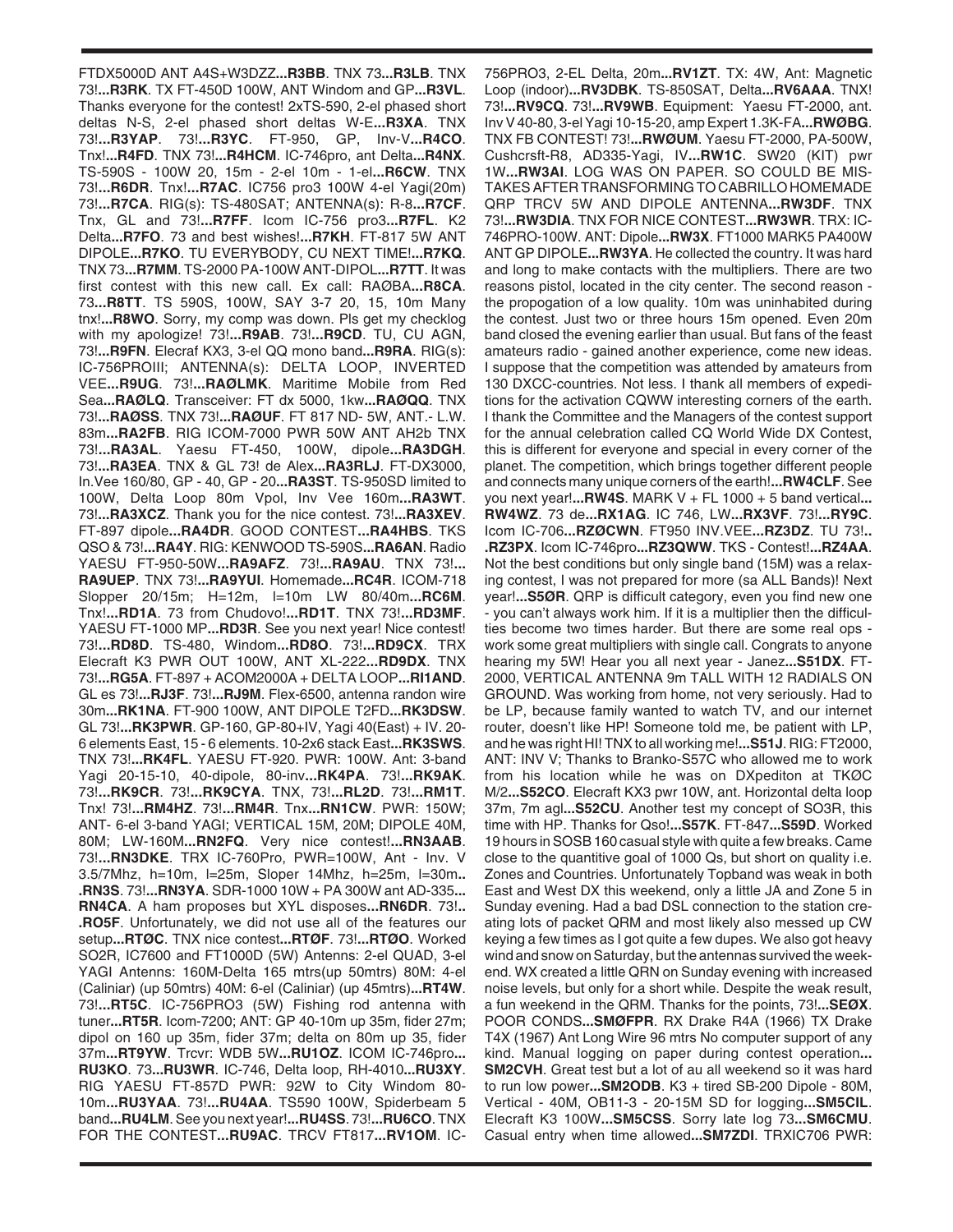100W**...SN1J**. TS751A & AT500 & FB33 & W-735 Diamond**... SN5G**. Nice fun with simple antennas**...SN5W**. Thanks to all for QSOs and to organizers for super contest!**...SN6O**. Trx IC756PRO Ant FD4**...SN9TB**. Thanks to Mirek SP4MPG who let me to operate from his station. Propagation was terrible. Opening to North America and good run of NA stations has never happened**...SO4M**. First licenced 2015-03-31**...SO5T**. FTdx3000**...SO7O**. nice :)**...SO9C**. TRX TS-940S 100W ANT. LW**...SP1AEN**. Radio: ICOM 746 ONLY 100W ANTENA VER-TICAL// 2-EL QQ/ MONOBAND/80M/**... SP1DMD**. My TX IC 751a =80W + ant. LW 100m**...SP1FPG**. FB COMTEST-TNX**...SP2IW**. TS-850, 100W, ant. windom**...SP2MHD**. Trx 100W ant GP on balcony and LW 27m/80m, 160m band**... SP2WGB**. Rotary dipol and 500W**...SP3A**. IC-765 + HM PA-500W, ANT 2-EL PHASED VERTICALS, 3xBev**...SP3GTS**. My first CW contest. TNX all hams best 73**...SP3P**. Rig. IC751A PWR 80W, Ant. Dipols**...SP4GHL**. Better condx than SSB month ago**...SP5DDJ**. 2015**...SP5JP**. TS-590 & Ant: LW 25m**... SP5XOV**. IC 735 100 W**...SP6BEN**. Straight key, no computer, worked from summer house**...SP6JOE**. TRX FT 101ZD pwr 100W, ant delta loop 84 m since 1957 S2LV, from 1997 SP6LV, age 86**...SP6LV**. CHECKLOG**...SP6NZ**. TS-570D VERTICAL GP7 / SLOPE DIPOLE**...SP7P**. Thanks for pleasure of participating in this contest. Sorry for delay in submitting my log. I had some health problems, next the 2016 Xmas has been too near. A Happy New Year 2017 to the Contest Commitee and my special Best 73 to Martin LU5DX for he reminded me about log submitting. Stan**...SP7QO**. TRX FT897 80W Ant - dipol, GP7**... SP9BCH**. IC 746pro pwr 100W**...SP9BNM**. FT-897d/GP**... SP9CVY**. My QRP hmTRX Taurus was 1W output only, and antenna was 5m lw in the kitchen**...SP9DGO**. TRX IC738 ANT Inv.V & CP6**...SP9EMI**. Checklog**...SP9EMV**. IC7100 Delta for 40m, on 80m and 160m as LW Internal FSK in IC7100 Not use PC**...SP9GMI**. TRX IC730 abt 60W ANT Delta loop 42m do**...SP9KJU**. Radio K2/5W Ant: 3-el Yagi at 10m, dipoles (40- 80m)**...SP9NSV**. 73s!**...SP9R**. Ant: HexBeam**...SQ3MZM**. First license since 14th October 2014**...SQ6KXY**. Thank you for the contest! So many stations participating**...SQ7OVZ**. IC-7410, FD4**...SQ8IJZ**. Rig-IC746 pwr-100W ant-GP (7-28MHz) Long Wire 56M**...SQ9FMU**. 14.03.2014**...SQ9ZAX**. 50W into inverted V dipole in noisy Cairo. No CW Filter**...SU9JG**. CLASSIC WITH ONE RADIO AND SIMPLE ANTENNAS**...SV1CEI**. SO2V operation. Yaesu FT-2000 Cushcraft A3S SPE Expert 1K-FA loafing at 0.9kW**...SV5DKL**. 1st licenced 15 January 2015**...SY1BFI**. YAESU FT-897 AND FB33 - FD4**...TA1FA**. 73 & TNX**...TA2BS**. IC-7600, 7-EL 3 BAND BEAM, PIONEER HEADPHONE**... TA3AER**. What a great fun. Well, conditions were no good at the beginning but did improve. No 10m up here. Worked on all other bands, all over 40m were best. Surprises include MZ5B on Shetland Island on 160m (my first contact to Shetland Ils) and CT9/R7K on Madeira Islands who took the extra effort to praise my nice signal (it did really lift my spirit). Thank you all who have organized this great event**...TF1AM**. Checklog**...TF3SG**. https:// www.qrz.com/db/tk0c**...TKØC**. Hi, this year the choice is to be qrv on 15m in low power. Conditions was not good here in Center France, some JA stations heard but impossible to contact in low power. A problem inside the rotator occupied me on Sunday morning for 2 hours to fix it temporarily. It's the first time i used a Kenwood TS-590, it was a good partner with its filters. The 6 el mono yagi done a good job. 73 ced**...TM2B**. Murphy visited several times before and during the contest to add radio and domestic troubles to bad propagation. But we were happy to be in The Contest!**...TM2Y**. Kept checking 10m but no success. Still the best contest of all!**...TM5A**. Rookie, back on the air last year after a 50 year hiatus, and loving it**...TZ4AM**. Tnx all fer Contest, 73**...UAØAKY**. TNX**...UAØCID**. TNX! 73!**...UAØKBG**. 73!**...**

**UAØLCZ**. RIG FT-817 POWER 5W, ANTENNAS LONG WIRE, SHACK TENT. BATTERY 12V X 10AH**...UAØSBQ**. Icom IC-756PRO, ant dipole**...UA0UV**. Thanks for the good time!**...UAØW**. TNX FOR FB CONTEST 73!**...UAØZAM**. CU in 2017! 73!**...UA1CBM**. Homemade, QRP, Delta**...UA1CEG**. ICOM-718, DELTA 160M**...UA1CUR**. GL es 73!**...UA1ZEE**. Since 1983**...UA1ZFG**. IC-756pro2 +1-el Delta / 90W**...UA1ZJV**. I am 80 years old**...UA1ZZ**. TNX 73!**...UA2FAK**. TRCVR: YAESU FT1000-MP ANT: 4-EL. BEAM 15M UP**...UA3ABJ**. THANKS, IT WAS HAPPY DURING THE CONTEST! GOOD LUCK! NICK**...UA3DJG**. PFR: 5W IN-Vee**...UA3DLD**. Elecraft K-3 PA=100W Ant HS-1800 mobile**...UA3DTK**. TNX 73!**... UA3DTT**. FB contest! TRX - SUNSDR, PA - 100W**...UA3NFI**. Kenwood TS-590S. Ant G5RV. Up 25m**...UA3QAM**. Tnx**... UA3QGT**. Checklog**...UA3SKV**. TNX 73!**...UA3THY**. Kenwood TS-590**...UA3UBT**. 73!**...UA4CCG**. FT 2000, GP**...UA4PAQ**. 73!**...UA4QK**. 73!**...UA4SN**. ICOM-7000, 100W**...UA4UAR**. FT-817 5W, LW**...UA4WJ**. TNX 73!**...UA6BFE**. TNX 73**...UA6CC**. Icom IC-7400 ANT: HB9CV**...UA6GF**. Mni tks for fb contest. 73!**...UA6HLN**. What a great idea this classic overlay is! TNX dear CQWW for all joy I had this time!**...UA9BA**. 73!**...UA9MW**. Transceiver - TS-870S (100W) Antenna - Hustler 4-BTV**... UA9OV**. 73!**...UA9SEC**. TNX 73!**...UA9SMU**. First licensed 2013-12-12 HB TRCVR 3W**...UB1AHI**. TRX UW3DI-1**... UB3DDA**. Evstegneeva Irina, 2001 of birth, R2DLM Grek Anastsya, 1999 of birth, UB3DKV Nikitina Anna, 2004 of birth, UB3DKU Iakovlev Viktor, 2002 of birth, UB3DMA TRAINER School club station - Vladimir Chaplygin UD3D TRV IC-756PRO3 ANT 1.8 -7 MHZ - DELTA 14-28 MHZ - SAY 3-16 . . .UD3D. TNX 73!**...UK8IAR**. Excellent Contest! Best wishes from Kazakhstan!**...UN2E**. RIG(s): TS-450; ANTENNA(s): Inverted Vee**...UN7LAN**. FT-950 Delta-20 Inv-40**...UN7PGA**. 73!**... UN8PT**. 73!**...UN9FWW**. Radio: KENWOOD TS-590 Antennas: 5/4/4-el quads (28-21-14 MHz)**...UN9GD**. 73**...UP2F**. P.O. Box 56, 18001 Cherkasy. Ukraine**...URØCB**. SUNSDR2**...URØHQ**. SW2013 mini, PA 100W, ANT INV.V**...UR3PGW**. Elecraft KX3 #1407 QRP ANT Dipole up 15 mtrs**...UR3QM**. Amateur radiostation licence- classes 3 date of issue 15.07.15**...UR3RAA**. FT950, InvV 40/20m, Bazuka 15/80m band**...UR4CU**. ECUIP-MENT PWR-200W OUT. VERY GOOD TEST! 73!**...UR4IZ**. ICOM-718, ANT: IN.V, TNX 73**...UR4MF**. TNX for the TEST. Good Luck and 73s**...UR4RWW**. Sumy 40034 UKRAINE**... UR5AO**. IC-7600 ANT ULTRA BEAM 3-EL**...UR5CN**. IC-775DXII**...UR5E**. IC-775DXII**...UR5EDX**. TKS for Contest**... UR5EFL**. RIG(s): TS 870S; ANTENNA(s): Cushcraft A3S, dipole, vertical**...UR5EPG**. ICOM-718, abt 100W antenna Windom**...UR5EPV**. MNI TNX FR NICE CONTEST**...UR5IHQ**. RIG SunSDR2PRO PWR 100W ANT 160m GP, 80/40m InvV, 20/15/10m GP**...UR5LAM**. 73!**...UR5WX**. RADIO: KENWOOD TS-570 D, 100W ANTENNA: DIPOLE**...UR5ZTH**. Using ICOM-718. Power abt 100W**...UR7CB**. Participated just for fun getting rare DX stations only. 73!**...UR7EZ**. Home made 50W output and GP**...UR8QV**. TNX for CONTEST!**...US1IV**. Checklog**...US4IDY**. Rig: mini SW2012; Ant: Delta**...US5EFU**. TEN-TEC OMNI 7 GAP-TITAN DX**...US5EOI**. TS-140S, abt 50W**...US6CQ**. MY 73! AND GOOD LUCK ALL HAMs! TS590 + PA-HM + VERTI-CAL**...UT1QQ**. Good contest! 73!**...UT2T**. TS-2000 + PA 800W ant OB3-11 & R9**...UT3IJ**. SDR trcvr SunSDR2-PRO, PA 100W. Antenns 160, 80, 40 - dipole Up 18m, fider 70m. 20, 15, 10 - Spider Up 10m, fider 30m**...UT4LW**. IC-746 Ant GP 160-30m Band**...UT5AX**. 73!**...UT5CW**. 73!**...UT5IZ**. Ant: A wire V-beam, arms abt 42m, the angle - 50 degrees, up - 52m, 75 Ohm cable, 1:9 balun. Equipment - IC-756PRO, homemade tuner**... UT5UQV**. HOMEMADE TRX 4W ANT VERT 40M**...UT5UUV**. FT-1000MP ANT. INV**...UT5ZY**. TNX CONTEST**...UT7AXA**. 73!**...UT7KF**. TRX - MiniYes + PA 100W, Ant - Vert Delta 85m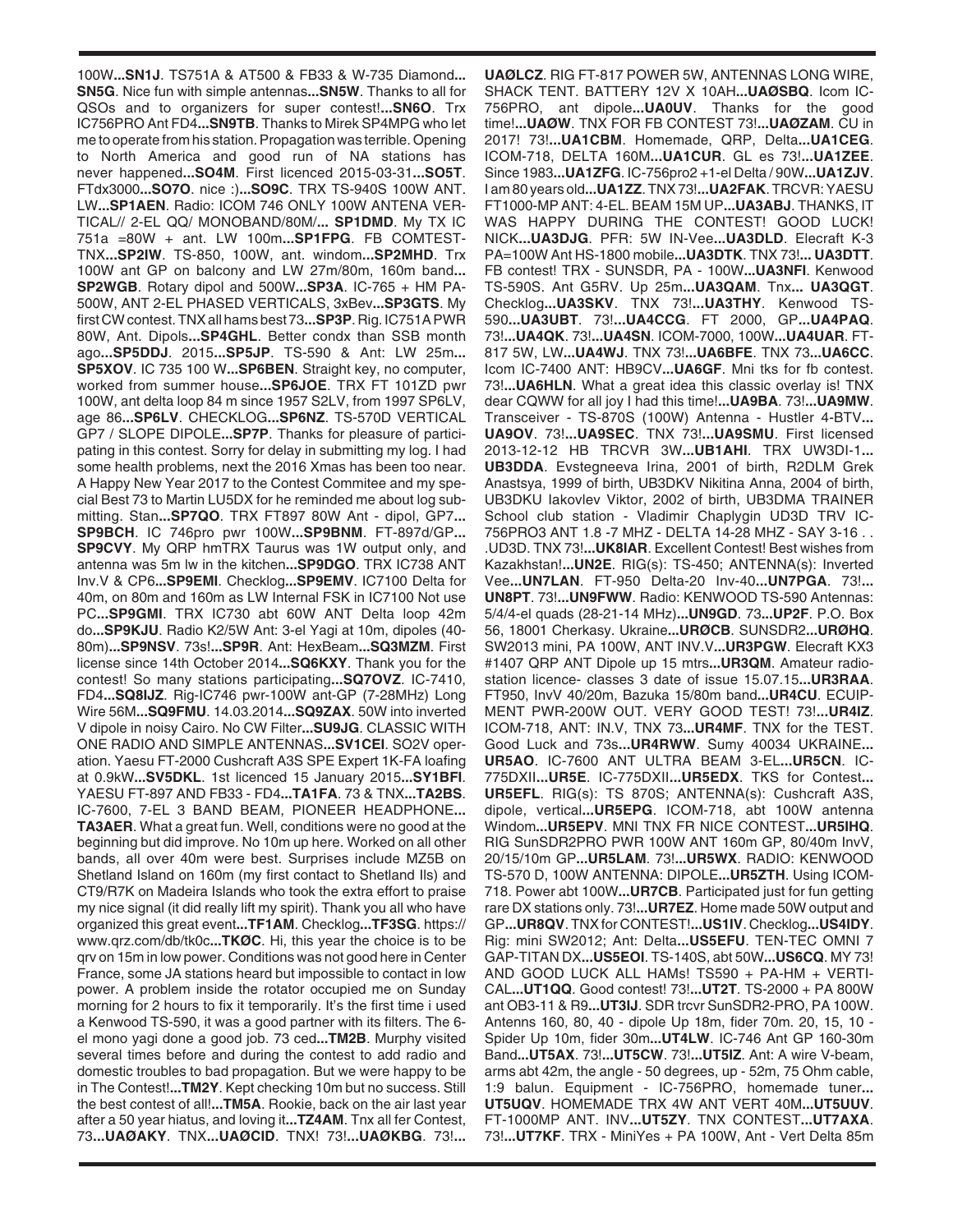prm**...UT8AS**. hm-90W ant-dipole**...UT8MM**. Trcvr FLEX-3000, OCF Dipole Antenna**...UW1U**. TNX 73!**...UX1CL**. FT-107m Delta 80m Vertical key. TNX 73!**...UX1CW**. GL**...UX1IB**. 73!**...UX2IJ**. Checklog**...UX5UO**. RIG(s)20W and a magnetic loop at home**...UX7QD**. Bucha, P.O. Box 1011, Kievskaya obl., 08292, UKRAINA**...UX7U**. IC756, PA 80W, ANT GP**...UY5MB**. 73!**...UY5VA**. IC-718 80W TNX 73!**...UY7LM**. YAESU FT 950 input 100W**...UY7LU**. So much fun I wish there was a spring version of CQWW CW**...VA1MM**. Great contest! NO Europeans worked here on the West Coast of BC. Short 10m openings and good 80m propagation were nice surprises, 20 and 40 were the money bands for us**...VA7DZ**. FT-950 + AL-811H + microHAM DIGI KYER II AT2K + 80m dipole + 40m delta-loop + 15m ground plane**...VE2EZD**. Nice conditions, had fun again running QRP, see you next time, 72/73, Michel**...VE2TH**. More fun with a few sunspots**...VE3JSQ**. A G5RV laying on the roof**...VE3RCN**. QRT many hours due to local QRM, but still enjoyed the contest very much**...VE3VEE**. 25W into attic dipoles**...VE3XD**. Great contest as always. A lot of fun!**...VE3ZZ**. LICENSE DATE JULY 2 2013 i'm a blind Ham and haven't got a logging program so hope this is ok i'm not sure what my claimed score is, i didn't find the bands open to EU very much, maybe next year? i think i have one dupe with NR4M oops**...VE5SDH**. I had a lot of fun operating this contest on a blustry November weekend with 3 radios my FT-897D a vintage FT-757GX and the Venerable old IC-751A. 73 Gerry**...VE7BGP**. Wow, what a wild ride. I haven't been able to do much serious contesting for the last couple of years as my wife has serious health problems. Didn't have time to mount a competitive effort so decided to try out a couple of things. I've always wanted to record my contests but never got around to it. The recent NCJ article by K6XX showed me the way. So, I bought the recommended voice recorder and tried it out. He was right about the instructions being rather obtuse but I finally figured it out. The other thing I tried was SO2V as my K3 has two receivers and N1MM+ does a good job of supporting it. After some fumbling around I started to get the hang of it without too many blunders (such as calling CQ right on top of, I think, W7WJ after I'd just worked him in S&P mode). Seems I did 434 Qs on the Run receiver and 78 on the Mult. Boy, I gotta do this some more. One thing which took me totally by surprise was that I was generating pileups deeper than I've ever done before. Rather like the expeditions experience with a continuous wall of sound while trying to pick out call fragments so I could make Qs. I guess that with Eu missing lowly VE7s suddenly appeared much more attractive. I had rates and runs way, way, way beyond anything I've done before in 20 years of contesting. Best 10 min rate - 168 Best 30 min rate - 138 Best 60 min rate - 133 Best run - 280 Qs in 2-1/4 hrs Not bad for an ancient op on a 33 ft x 120 ft city lot 73, Jim**...VE7FO**. Condx were up and down and generally poor. Not our usual score**...VE7GL**. Can't do much about propagation. Fun anyway**...VE7VR**. Was great to see 15 open, 10 was a wasteland**...VE8NSD**. This is my first time submitting a log in the "Classic" category. I didn't plan this, it was thrust upon me. At 2330 on day 1 of the contest, my amplifier broke down. The rotten conditions and these equipment problems together broke my spirit**...VE9CB**. Hustler 6BTV and 500W**...VE9HF**. HF 2-el yagi What fantastic conditions on 40-10m. 80 mediocre 160 poor**... VK2BJ**. Actual TX Power: 100W**...VK2BPL**. Actual TX Power: 100W OLD, OLD TIMER OPERATING FROM RETIREMENT VILLAGE WITH MAG LOOP ANTENNAS ON BALCONY**... VK2EL**. Excellent band conditions at a low noise rural QTH, with a great band openings for 15m and 10m Radio TS590S Antennas A 2 element triband beam at 6m, a 4Square for 40m, an 80m dipole, and for 160m an inverted L**...VK2GR**. Tcvr Antennas Very enjoyable contest, alternately CQing and searching & pouncing in "antique" operating mode - i.e, without a spot-

ting list! I should have read the rules more closely, and dropped the Tx output power to 100W so I could enter the Low Power category 73, & Tnx for managing the contest!**...VK2IG**. Twenty metres absolutely dead here-worst I have ever experienced. On the other hand, 15m was very good. As always, great fun, even with a multi-band vertical and just 100W**...VK3FM**. Very surprised EU was hearing my QRP 5W on 40m during the contest**...VK3GK**. Great low band conditions, especially 40 and 80. I was very lucky my QRN was very low, as today, one day after the contest, it is terrible. I look forward for the next 4 or 5 years, when I expect the low bands to be even better. Thank all, for the contacts**...VK3IO**. Another enjoyable weekend of radio contesting! Running low power on 40M from a noisy quarter acre urban block in Melbourne city proved to be a good challenge. It was difficult to break the pileups or hold a run frequency for any length of time with low power. I ended up spending the majority of the time search and pouncing. Conditions seemed OK but not brilliant. Fortunately there was minimal noise from lightning which can often make copy on the low bands difficult at this time of year. Radio - Flex-6300 80W Antenna - Inverted vee dipole with the centre about 20m AGL over our 2 story house. I also have a 16m tall vertical antenna with elevated radials but this was not used as I found signals were generally stronger, along with less man-made noise, on the dipole**...VK3MI**. Also Rookie, first licensed Sept 2014**...VK4FFAB**. Great fun had working atnos 73s**...VK4LAT**. Used "SD" by EI5DI wkd FB**...VK4TT**. Tough going. 66ft doublet at 24ft only**...VK6HG**. Good conditions for the short time I could take part. Not a full contest station yet but next year we will be ready**...VK6RT**. Good fun to be back operarting after moving QTH**...VK7GN**. Nil**...VK8AV**. Location: 67 26.146S, 69 27.730W Near Adelaide Island, Antarctica**... VP8DOI**. Checklog**...VP8NO**. From the station of Ed, VP9GE**... VP9I**. Band conditions are unimpressive. I used Kenwood TS480HX, Hex Beam and G5RV**...VU2CVS**. FT - 2000D; ANTENNA - HEXBEAM 15 & 10M; VERTICAL 40M; POWER - 150W**...VU2MUD**. RIG- YAESU FT-450. POWER - 70W. ANTENNA -INVERTED VEE**...VU2NXM**. ENJOYED ANOTHER CONTEST**...VU2UR**. VY1JA did not operate but provided station assistance for the remote operation**...VY1AAA**. ALL S & P. 73, Bill**...VY2LI**. Got the call in some logs! GL to all. Even passive efforts are serious :-)**...WP3R**. I was celebrating second anniversary of a program of xe2lvm in his city Salinas de Hidalgo, SLP, and I had some time to participate this contest**...XE1AY**. Challenging conditions maximized the effort and the fun!**...XE2B**. FT-817ND 5W, Mobile Whip**...YBØANN**. The second day of contest 21 mhz poor propogation in my qth**...YB1IM**. Very hard work on 80m band :(**...YB3MM**. FIRST JOINT ON CONTEST TU 4 ALL STATION HPE CUAGN SOON ES GREETING FROM SURABAYA CITY**...YD3PUN**. 73!**...YL2IP**. Tnx & 73!**...YL3FW**. tnx 73s**...YM3KB**. CNDX. IC-725, PASIV PRESELECTOR , DIPOL INVV 2X40, 7OMTR, MEMORY EL BUG. HM. KAY, 73 & GD. DX. ADY**...YO2AQB**. FT897 100W, ANT: FD4, DIPOLE, INV. V, HEX-BEAM**...YO2BLX**. 73**...YO3GNF**. Thanks for all stations who copy me!**...YO3JW**. Nice contest. TNX. TCVR FT 950 (tnx to Andy YO3JR) + dipole (damn low :-) )**...YO3LP**. I OBSERVED THE CONTEST RULES TCVR HOME MADE 100W DIPOLE ANT**...YO4BEX**. VY PLEASED TO BE PART OF IT. CU AGN NEXT ALL THE BEST TO ALL OF U MNI 73S - MARIAN**...YO4FTE**. A weekend with ups and downs for 40m. Thanks for QSOs. 73**...YO4NF**. TX: Ramsey transmitter 400 milliwatts RX: KANWOOD TS-450SAT ANT: FD4**...YO4SI**. Good contest. FT990 PA: 400W Ant: Inv.L And EWE wx: RAYN**... YO5AJR**. FT-897D 100W**...YO5AXF**. Rig: Yaesu FT-920, 100W Antenna: G7FEK type Marconi hidden between houses, 7m high**...YO5CRQ**. KENWOOD TS-2000 100W**...YO5CUQ**. THANKS TO ALL WORKED STATIONS! 73S Dan**...YO5DAS**.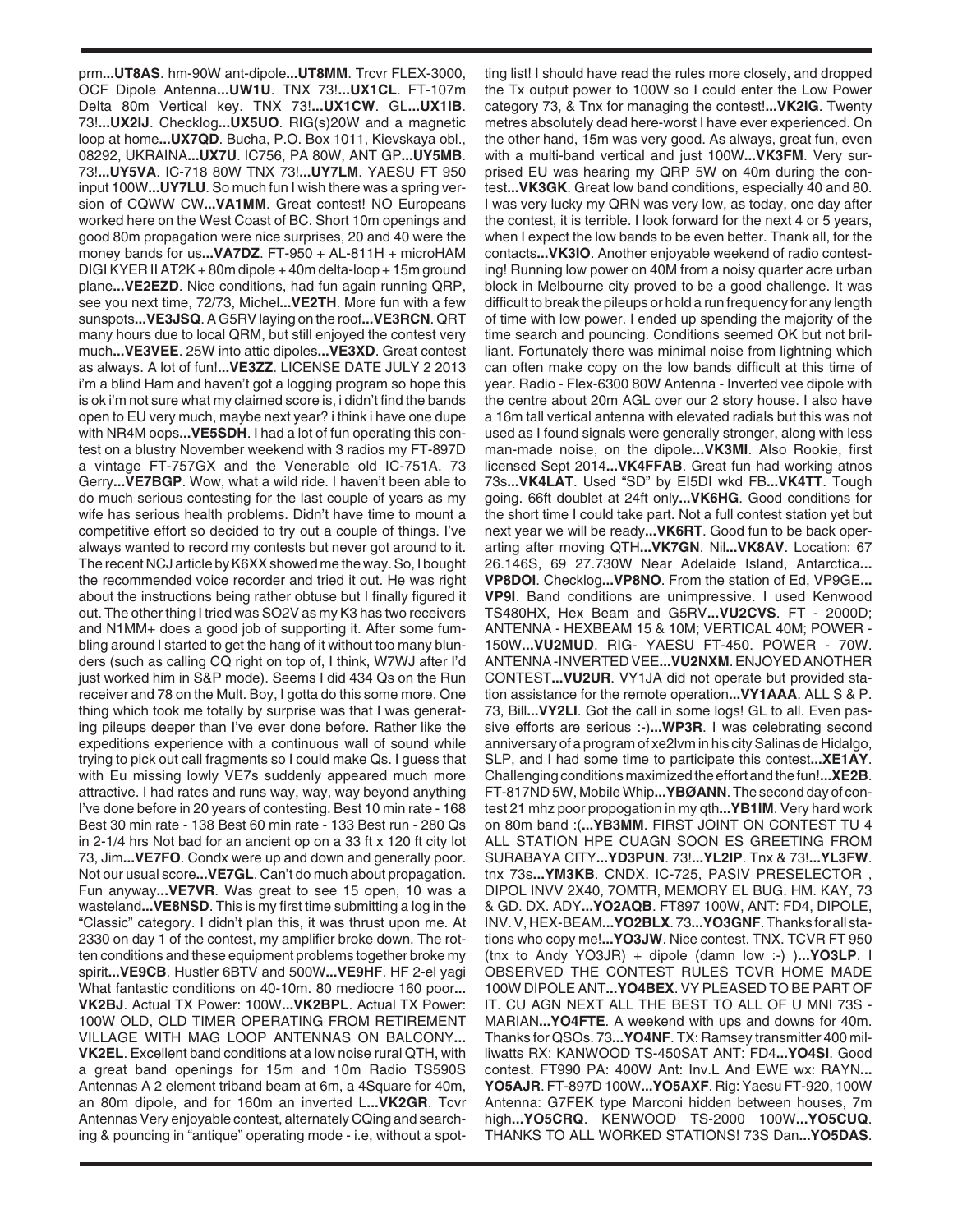FT1000MP, Spiderbeam, 40m 1/4 vertical, 80m dipole. Club YO5KAD**...YO5PQQ**. CHECK LOG**...YO6EX**. TNX FOR NICE CONTEST!**...YO6FGZ**. Great contest! :)**...YO6HOY**. FT817 + fan dipole dualband**...YO7LHE**. 05.23.2014**...YO7NSP**. Good condx to JA/UAØ, not so good to W/VA. Lazy loop and sloped GP ants**...YO8RIX**. TS-480SAT 100W, Inverted L + K9AY Antennas**...YO8SAO**. I strongly declare that I did not use any assistance (DX-cluster, RBN, internet etc) during the contest. This statement is needed because, after the contest, I discovered myself that an Android device (mobile phone) was having, by default, a DX-cluster connection, but it was never connected to the contest software itself and no information was used for assistance. Alexandru Panoiu**...YO9HP**. FT-950 + PA 300W DIPOLE**...YP5A**. 73**...YTØI**. Tks for all callers**...YT1A**. Very nice contest!**...YT2PFR**. CHECKLOG**...YT4A**. 73**...YT5L**. Checklog**...YT7DX**. Very bad conditions at night. Only 300 US of expected 1000 like it was in previous years. On Sunday was nice open to JA. Missing zone 2 and 6 which I couldn't hear on 4SQ antenna. The amplifier is Trol - 1.3KW by YU1IG. Thanks everyone for QSOs and CU next year. 73 Milan**...YT7KM**. Rig - GenesisRadio G59 - HomeMade QRP Kit YU1LM Pwr - 5W Ant - 2-el rotary beam @30m abt 200m asl SW - GSDR + Win-Test**...YUØW**. Checklog**...YU1RM**. Rig: Genesis G40 (homemade SDR kit, 5 W) antenna - 2 x 21m sloping doublet (ends @ 35 and 3 meters) software - GSDR, N1MM**...YU1WC**. 73**... YU3VIP**. CHECKLOG**...YU9CF**. Lack of propagation in 10m**...Y W4D**. KENWOOD TS430 S, SPIDER BEAM & 3-el. 3 bands**... Z31TU**. Made combination of home and QRP portable operaing**...Z35M**. Pretty challenging conditions both days, but who says 80m DXing is easy? It might be easier though, if some of the stations with beams would ocasionally listen for "down under." Likewise, some of the QRQ types might benefit from listening for longer than a micro-second between their CQ's. Do they ever actually work anyone? Never mind - great fun and my thanks to all those who worked me. CU all next year!**...ZL2AGY**. Checklog**...ZL2AIM**. My first attempt at a cw contest. Only did a few minutes**...ZL2CC**. CONDITIONS POOR, STORMY WEATHER SUNDAY AND SUNDAY EVENING. VERY POOR CONDITIONS MONDAY**...ZL2JU**. I enjoyed the contest**... ZL7/W1XGI**. Very nice Contest, but had no propagation on 10 at all! 73!**...ZS1OIN**. Bands conditions in ZS2 Very Poor with Heavy QSB**...ZS2DL**. Limited activity entry**...ZS2EZ**. Had a few personal commitments during the two days of the contest so decided on a single band entry using 40m only this year. Went ok and quite satisfied with the results. Managed a few new ones 736 barefoot with 100W and a 40m long end fed Zepp antenna at about 15 metres average height. Hope to back on all bands for next year. Thanks to all the organisers!**...ZS2NF**. Checklog**... ZS4TX**. ICOM IC7200, ANT. TH6DXX, DIPOLE 40 METERS**... ZW75FAB**.

## **USA QRM**

First time submitting a log**...AA2HJ**. Vertical worked better than beam on 15m!**...AA6EE**. THIS CASUAL CONTESTER HAD FUN AS USUAL - TNX & VY 73!**...AB1DQ**. THIS IS A COM-PUTER-FREE STATION, JUST PEN, PENCIL AND MANUAL TYPEWRITER**...AB1UF**. Checklog. Tnx to organizers!**... AB1VL**. I just wasn't into it this year**...AB1XW**. My first CQWW contest was a great experience**...AB1YD**. 60-100W out, all wire antennas at 28-39 Ft**...AB5ZA**. Scoring estimate 4 countries (USA,Canada,Curacao,Dominica) COUNTRIES = 4, ZONES = 3, QSO = 44 SCORE= 528**...AC2HJ**. Sunspots where are you?**...AC2IK**. 10m not in good shape. Low bands not too good Saturday night, but seemed to be improved Sunday evening before contest ended. Thaks all QSOs. Casual contester**... AC4G**. Had a little time Friday evening before a Thanksgiving trip**...AC9S**. Hardest 85 contacts I ever made in a contest**... ADØH**. When the sun gives you lemons, listen to Beyonce's "Lemonade"**...AD1C**. Five-day log deadline, ill conceived solution to cheaters, inconveniences all**...AD1L**. CQWW CW 2016**... AD4ES**. I operated QRP from Auguistine Beach, Delaware with an IC-703**...AE3J**. FTDX5000D, AL-1200, Top loaded vertical, 2 beverages Worked the EME contest last weekend so did not spend quite as much time operating in the middle of the night in this contest. Conditions were much better to Europe on Saturday night than Friday. I still had trouble putting calls together as many were very weak. I appreciated the patience of those where copy was difficult... AG4W. Check wikipedia for "little pistol ham station," and you'll find me**...AI4IC**. KØDQ @ K8PO. RIP Paul**...KØDQ**. Jumped on for a few QSOs amongst many holiday celebrations. Incredible contest as always. Was really nice to hear and work much more EU and JA vs WW SSB a month ago. Also enjoyed the 80m action on Sunday morning before local sunrise. Thanks for the great fun, see you next year and 73!**...KØGEO**. Rigs Force 12 stacks and N6BT modified yagis Minnesota Wireless Assn**...KØMD**. Checklog**...KØYCR**. Licensed 11-14-2014**...K1DBM**. SkookumLogger K3 2000A 2XA-3B-12L OB2-40 wires**...K1GQ**. High noise and really weak signals made 80m conditions pretty difficult. Glass Half Full view great conditions for improving weak-signal copy skills!**...K1NYK**. Rebuilt the interior of my shack. New SO2R wood hutches, and very complex switching. So complex that it really didn't work. Though I had two radios and two amplifiers, I never really did SO2R. Wait until next year!**...K1VR**. Band condx improved a bit on Sunday**...K2AL**. Date of first license 07-Jul-2015**...K2MV**. 89 COUNTRIES, 20Z, 199 Q WORKED WITH WIRE VT AND SAL-30 RX ANT EUROPE HEARD 3 HOURS BEFORE BEING HEARD SOMEWHAT POOR CONDITIONS**... K2RR**. Attic antenna farm. RX verticals helped a lot**...K2TER**. K3CCR is the club station at the Collington continuing-care retirement community at FM 18OW in MD, just east of DC. Only I (N3UM was available for CQWW CW. In SS CW we made little use of skimmer spots: Discovered late that Telnet setup had changed from N1MM Classic. I sorted it out before CQWW CW and went SOHP Assisted, using skimmer spots heavily when run rate dropped. I tried to run on 40m at 00Z start. BIG mistake: 2 no-point W/K QSOs in 6 min. of CQs. OK, maybe a bad run freq? Another run freq. got 9 Qs in 10 min., 5 W/K, 2 VE, & 2 EU! Much better results on 40 doing click & pounce on skimmer spots: 121 Qs in 3.2 hr. Steady and slow at 38/hr, but nearly all were 3-point EUs or NA mults. 160 and then 80 m. were slow and weak: 8 Qs on 160 in 20 min, 35 Qs on 80 in 1.2 hr. QRT to sleep 0535Z. Next morning from 1213-1320Z I ran EUs on 20m: 92 Qs at 82/hr, then 30 more in 30 min. Clicking spots. Next a nice surprise: 15m was much better than VOACAP forecast. Got 103 Qs 14-16Z: Most 3 points, some NA mults. Even ran EUs briefly (20 Qs). Meals, nap, shower, and mult hunt 16- 0030Z. Saturday: Only 78 Qs but 50 mults on 20 and 15m. From 0040 to QRT at 0515Z, got only 70 Qs on 40m, and a pitiful 36 Qs total on 80 and 160m Sunday morning was slower than Saturday: 90 total Qs on 20m, but 111 on 15 m. and 15 on 10m till lunch. Sun PM slow, hunting mults: Found 8 zones and 23 countries, incl. ZL and JA. Rare mults: 3B9 Rodriguez Is., FO Austral Is., ZD8 Ascension Is., KHØ Marianas, and DP1POL, South Pole, one call on 20m. My goal was 1K Qs and 1M points, but fell short due to poor low bands and having to use our backup C3 tribander, 60 ft. up instead of our primary Skyhawk 70 ft higher. This cut EU run totals on 20m**...K3CCR**. Just a wire and 100W**...K3NDM**. Brutal condx, but fun even so**...K3SW**. Many thanks to Jim, K4QPL for the use of his fine station. Part time S&P effort K3s, P3, KPA500 N1MM+ Inverted Vs for 40, SteppIR and TH7DXX for 20/15/10 73, Tad**...K3TD**. Very poor band con-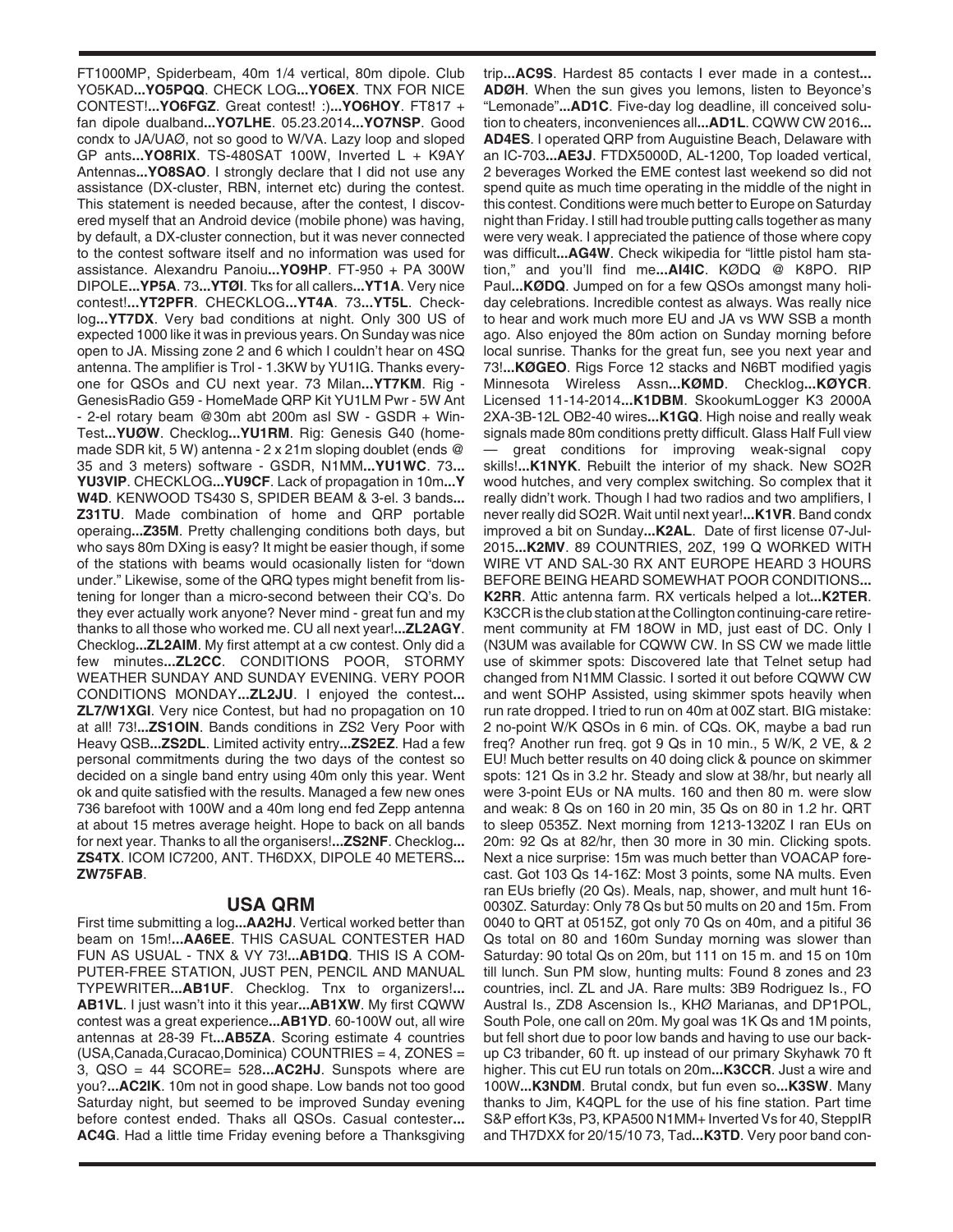ditions on 80m made operating QRP a huge challenge**...K3TW**. Friday night forced myself to shut down at 3 am. Great 20m run on Sunday**...K3WJV**. See website diary at k3wwp.com for details**...K3WWP**. Another deluxe weekend**...K3YEO**. Learning to use new rig**...K4EOR**. I apologize for my having to go though this conversion process**...K4FDP**. New countries on 80, excellent conditions on 20**...K4KAY**. No propagation over the poles**...K4RDU**. I was going to go all band for this contest but when I listened to 10, 15, and 20 at 2330z on Friday, I decided to go single-band 40m. That was a good decision, 40m was awesome. I easily heard more than 100 DXCCs — of course, at this retirement QTH with low power and a stealth wire vertical, I can no longer say "if I can hear 'em, I can work 'em." But I did have quite a few good ones. Best DX — JT5DX first call. I heard a lot of DXCCs I couldn't work because they were using S&P instead of running. I can't blame them, because I used to do the same thing when I was A92ZE because of the grotesque pileups that a CQ would generate**...K4SXT**. Here for the fun!**...K4VD**. Rookie**...K5EDI**. Checklog**...K5FNQ**. House full of family, an hour here and an hour there**...K5HP**. K5LXP/M US287 & I-40 in TX & NM**...K5LXP**. First contest with new antennas. Shakedown cruise!**...K5TU**. Mostly worked 80 for 5BDXCC additions**... K5WL**. It was like an SWL competition. All I could do was listen to Europeans work each other**...K5ZD**. First CQWW CW contest submittal**...K6BY**. Didn't get to work too many hours of the contest but had a lot of fun with my old station (Heathkit DX-60 and Drake 2-B). A very big thank you to all the stations that did copy my 40W signal to an inverted v. Hope to do better next time**...K6CTW**. This was mostly a "click-n-pounce" contest and I managed to get an all-time new one for DXCC, much thanks to XX9TXN in with a great signal a well-managed pile-up, and a terrific operator. Decent conditions with the A index being 10, K=3, and SFI=83, but noisy and no shortage of deep QSB. I ran 300W into a Cushcraft A3S tribander up 13 meters and my HF9V with 83 radials. N1MM ran beautifully throughout (tnx N1MM!). I regret I didn't have my 160m antenna back up for this contest as I could hear a number of stations with my HF9V even some DX. Thanks to everyone for the QSOs! 73! PS - I am taking suggestions for a good antenna for 80m that would fit in a 0.2 acre suburban lot. PPS - also taking suggestions for good receive antennas for the low bands**...K6JEB**. CHECKLOG**...K6RF**. ALL MY CONTACTS WERE S&P. BAND CONDITIONS SEEMED POOR THIS YEAR. ONE OF THE THRILLS OF THE CONTEST FOR ME IS FIRST HEARING EU STATIONS COMING IN ON 20M AT MY SUNRISE WITH FLUTTER ON THEIR SIGNALS. THIS YEAR THERE WERE NO EARLY STRONG EU STA-TIONS HEARD. I USUALLY WORK MANY EU STATIONS BETWEEN SUNRISE AND NOON BUT THIS YEAR ONLY A FEW STRONG ONES GOT THRU TO ME. I DID NOT HEAR THE USUAL STRONG TM, DM, IT, HG, ETC STATIONS THIS YEAR. ALSO THE SAME FOR AS AND OC DURING MY AFTERNOON. JUST DID NOT HEAR MANY COMING THRU. MANY STA THAT I DID HEAR COULD NOT HEAR ME ANSWER THEM. AND ALMOST NO ACTIVITY HEARD ON 10M. I REMEMBER MANY YEARS AGO 10M WOULD BE PACKED WITH SIGNALS. THIS YEAR ONLY A FEW SA STA-TIONS WERE HEARD. OH WELL, THERE IS ALWAYS NEXT YEAR AS THE CUBS PROVED. 73 CUL NEXT YEAR**...K7ACZ**. First CW contest—thank you to the CW Academy,especially Will, WJ9B**...K7AJM**. Worst 80m band conditions I have ever seen. Couldn't hear much of anything except the Carribean**...K7DD**. CHECKLOG**...K7HV**. Another fun weekend using the remote station!**...K7JR**. Just looking for band countries on 80 and 160. Poor conditions**...K7PI**. My first CQWW in almost 40 years after returning to MT to "retire." A superb way to test out the new station and antennas. Boy do I have lots of work to do**...K7QA**.

Conditions on average were just OK. It seemed we just missed the Solar Storms that have been abundant as of late. I am fairly pleased with the performance of the station. It seemed all the antennas played fairly well as I felt LOUD regardless of band. The 3-el 20m Monobander at 43' remains the most competitive of the bunch. Used an elderly IC-746 driving a AL-80B to 700W. Mostly Hunt and Pounce with a couple of runs on 40 & 80m into Asia at my sunrise. Many thanks to all who activated rare DX over the weekend! You made it fun. Only EU contacts in the log were a pair of OH8's on 20 late Sunday afternoon. Only Qs on 10m were a pair of KH6's also on Sunday. Kept my butt in the chair Friday till 2 AM, then intermittently the rest of the event as I didn't have the energy for a full bore effort. See you all next weekend for the ARRL 160m Contest. Hopefully I will have up a pair of new Beverages by then**...K7XC**. Had fun! Plenty of DX to work (except EU)**...K7ZD**. Conditions were tough! Using only verticals on all the bands was comparable to wearing white socks and brown shoes to a formal dinner. It did not fit the intense competition of the CQWW. Next year better!**...K8GL**. Checklog**... K8ND**. Need more, bigger antennas!**...K8ROX**. Worst score in over 10 years of submitting, lived with s7 noise on 40**...K9CJ**. Antenna is rain gutter and downspouts**...K9GDF**. Tough conditions when K is 4 or 3.YIKES!**...K9GY**. Good conditions on 10m. Was limited to 3 hrs**...K9HXO**. Friday night and Saturday bands were poor. Sunday things improved but all in all a disappointing weekend**...K9IJ**. Most of my couple hours on 80 and 40. Enjoy lower bands in winter months**...K9JWV**. Low SSN, but at least Kp was high!**...K9MA**. Very limited effort**...K9NR**. I really hope condx are on the rise**...K9PG**. I had planned on doing 80m Single Op Low Power, however Mr. Murphy made a visit. With very high VSWR reading on 80 (only 2 Qs) and resulting very low power of 25W, I changed my mind and decided to do SO 40 LP. The rest of the Murphy Family showed up. Again very high VSWR readings and low power! Luckily I have another 40m antenna, so used that one, but it is not as good as the original 40m. I almost quit several times as disappointment and frustration continued. But I pushed on with very challenging band conditions and my less than stellar enthusiasm now for this contest (which is one I look forward to every year!), I did the best I could. A "HEX" on Murphy and his ilk! Hoping for a better time next year. By the way, I still have yet to solve my issues with both 40 and 80. Everything was FB prior to the contest. Thanks for the Qs and having to struggle to copy my less than normal signals on 40. 73, Vic**...K9UIY**. Had fun, but family duties limited time at the station**...KAØREN**. Always fun chasing DX and zones! Thanks for an awesome weekend, 73**...KA3DRR**. Thank you to everyone who participated!**...KA3MTT**. Very weird conditions but CQWW CW is always a great time!**...KC1XX**. 7.75 HRS. VIR-TUALLY ALL S&P**...KC4D**. There was plenty of good DX to work this weekend**...KC4G**. Thanks to all of the great operators worldwide!**...KC4TEO**. 2017 is not our year, Mets fans**...KD2IWM** Good contest, 20 & 40m were hot**...KD3RF**. Interesting propagation. China could not hear NA**...KD6WKY**. First time entering the event**...KD8DEU**. Licensed 4/11/2015**...KEØEBK**. CHECK-LOG. I gave wrong Zone to first few stations. 7 instead of 4**...KEØTT**. Rig: K3/P3, Expert 1.3K-FA score from last year (almost doubled it! due to more BIC time), and work on 80m DXCC (results TBD - hopefully a few new ones in there)**...KE4S**. Sad to see conditions going down so fast. Long years before prop returns**...KF2O**. Intended to only dabble for the first hour. But 15m was too interesting. Used SD for logging**...KF7E**. Why do family events have to be scheduled over CQWW weekend? Just some remote control DXing from the hotel room**...KG4V**. licensed in 2015**...KG5HVO**. I think LP is the new QRP!**...KG9Z**. Thanks for the fun time! 73, Steve**...KI4EZL**. 100W and a wire antenna up in a tree. Part time!**...KI6OY**. Propagation very poor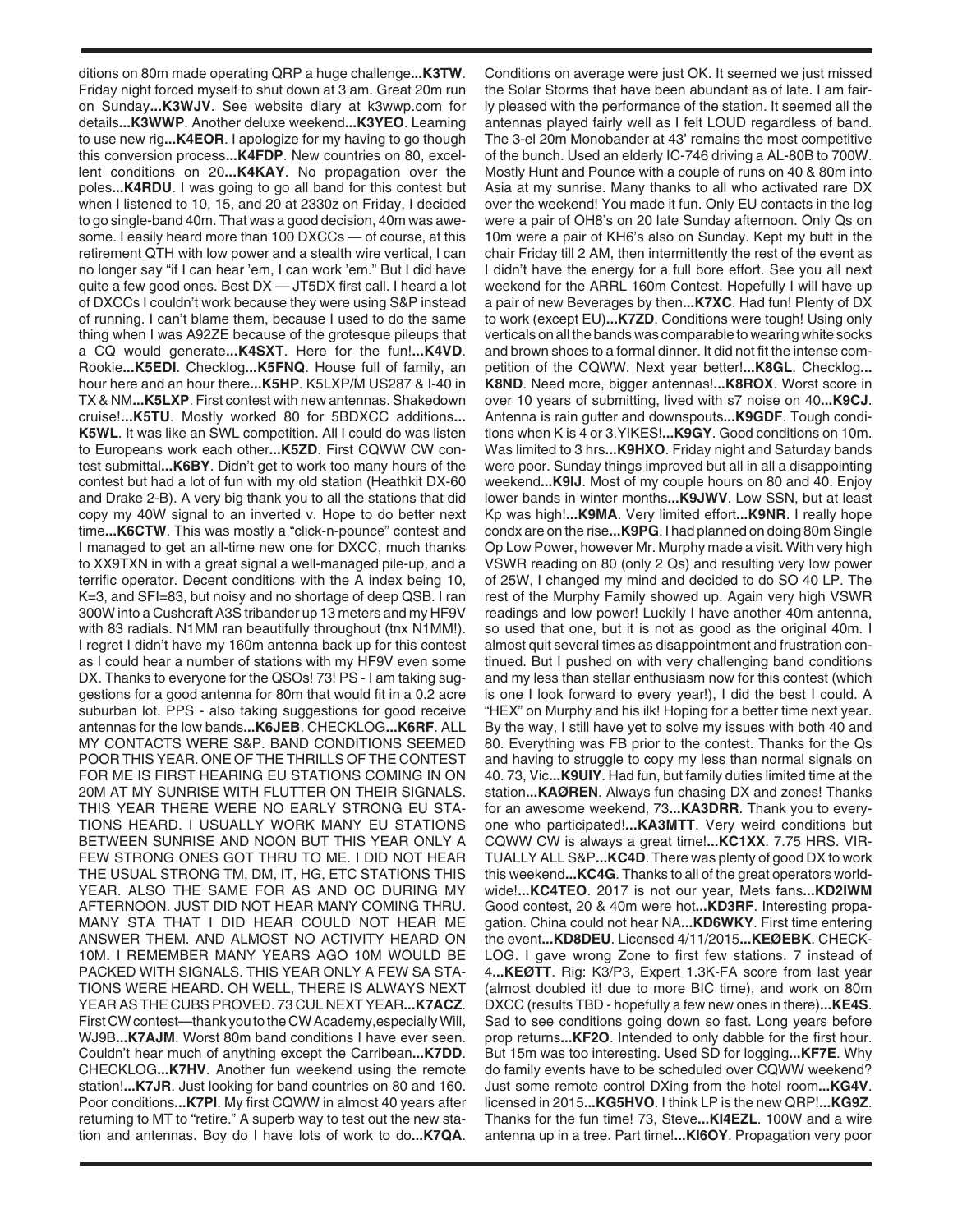and I operate from an apartment**...KJ1J**. Just foolin around, Friday night condx were so bad I went to bed early**...KJ9C**. First time operating CQWW. Just 3W with a wire in a tree. Great!**...KK9JEF**. FT817 not ND at 4W into End Fed Zep up 10 feet**...KL7R/W6**. Just dipping my toe in the water of CW contesting—pretty intimidating!**...KM7N**. FIRST LICENSED 05/28/2014**...KN1FE**. 15m QRP 5W to end-fed wire**...KN1H**. Thought I would see what I could do with 10m**...KN4Y**. "Classic" is a stressful category to operate. 1 radio, 24 hours and NO assistance in any form. You are always wondering "Am I on the right band and doing the right thing, THIS MINUTE? Therein lies the challenge, especially with tricky propagation. I was ill during the contest and lost a radio. But I had working antennas for all bands! CQWW: Lots of mults and always an experience! Thanks for the Qs and mults! 73 Bob**...KQ2M**. As usual 20 was the best band here. 10 was totally dead and the others were real flat but found enough activity to keep the multipliers coming but the usual places for QSOS EU and JA had weak to nil sigs from the not so big gun stns. Interesting what can be worked with low SFI, though**...KS7T**. Thanks to the organizers**...KT8K**. Better condx than SSB!**...KU2M**. FT-897 / Vertical Dipole for 20m / N1MM+ / MRP40 73**...KV4QS**. 18' end-fed up 12'**...KW3F**. CDX on 80 not good - 40 much better. Got sick and cut CT short**...KX4TT**. Just trying to work a few new ones on 80m (which I did!) Thanks for the fun!**...KX7L**. CHARACTER-BUILDING CONDITIONS - A GOOD CONTEST TO TURN INTO A DXER!**...NØAX**. Society of Midwest Contesters**...NØFCD**. Why do family events have to be scheduled over CQWW weekend? Some remote-control DXing from the hotel room**...N1EN**. 12TH CQ WORLD WIDE DX CW CONTEST**...N1NN**. Torture**...N2BJ**. NOT COMPETING GREAT CONTEST WAS A LOT OF FUN**...N2BZD**. LOOKING FORWARD TO NEW ANTENNAS**...N2MA**. Interesting conditions**...N2SR**. Fun operating remote (1st time) from FL**...N2WK**. Part-time effort. Had fun running on 80/40/20/15 at various times. Goal was to improve logging accuracy and cut down on dyslexic errors. 100% loss of vision in my right eye seems to have helped that! Hope to travel again next year. Family at home is good, too. Antenna arrays / stacks played rather well some work needed on 80SE. Log is unchanged / raw except I "zeroed out" 3 QSOs with alt-n notes**...N3IQ**. Rough condx until Sunday afternoon. JAs came in loud**...N3OUC**. Many Stn problems to keep me hoppin this yr. Still great fun!**...N3RS**. Tough going with a short vertical!**...N3RW**. Was fun! Jose**...N4BAA**. Always a learning to do better. I had fun and that is most important**...N4CU**. Chores kept getting in the way. Always a fun contest**...N4HAI**. Enjoyed a brief effort. Always great fun!**...N4NTO**. Felt like a SWL at times - heard way more than I could work**...N4TZ**. EU Qs down 85%, JA Qs up 115% on SOSB 20m in WWA**...N5CR**. Part time. Sunday was great!**...N5KF**. Terrible conditions band noise especially low bands here**...N6AR**. Much different operating from NW Arizona. Always wanted to make a rotatable 2x2 vertical array that we developed with Team Vertical. Seemed to work well over desert and no ocean! Now to see about one for 40?**...N6BT**. QRP, 5W to a 20' piece of wire thrown into a tree out of my window. Operating time was limited, and conditions were not great, but I still had fun, although it was a bit tough at times to keep the enthusiasm up with current band conditions. Thanks to all for the QSOs. GO ARIZONA OUTLAWS! 73, John**...N6HI**. Europe from west coast was poor**...N6IC**. OPERATING FROM TEN-NESSEE PAY ATTENTION TO WHERE I OPERATED FROM! DON'T INCLUDE ME WITH W6's**...N6MA**. 100W and a wire Unusually quiet bands!**...N6PUC**. I should have gone to 40 at the end. It was full of Europeans well before sunset! Amazed that 10m was so weak! Amazed that 40m was the most productive band**...N6RV**. Great time had from Radio Oakley**... N6WM**. This was a "Multi-Single Classic" operation, a category

that does not exist but should. Two operators took turns at the controls of the station which was set up for SO2R operation. There was no separate multiplier station. There was never a moment when both operators were listening to different frequencies. But to increase the fun of operating, we did take advantage of the SO2R configuration and make contacts on different bands, ignoring the 10-minute rule that handicaps True M/S entries in a misguided attempt to prevent The Dreaded Octopus. We had no octopus. It would probably qualify as a Multi-Two entry if we labeled all Qs on 160, 40, and 15 as Run 1 and all Qs on 80, 20, and 10 as Run 2. But our logging program will not generate Run1=0 and Run2=1 fields unless we actually have two networked computers, which we did not have. We had one computer, one operator in the chair at any time, and, in the spirit of the more sensible M/S rule of the California QSO Party, each operator stayed in the chair as the sole operator of the station for at least 10 minutes before the other operator would sit down. In fact, most operating sessions were hours long while the other operator got some rest or attended to Life Outside of Radio. So we thoroughly enjoyed operating Single-Op-At-A-Time-Two Radio, a category that you will probably consider to be Multi-Multi. Have it your way**...N6XI**. Had software issues between Flex6k & N1MM+ coupled with OP error**...N6XT**. Very poor conditions! No JA on 160, no EU on 40, no eastern EU on 20! 4QSO on 10m. What a difference a year makes on solar cycle decline**... N7EPD**. Propagation gods were not smiling down**...N7RCS**. 9 1/2 hours of testing my small, new low power setup. Had a lot of fun and was positively surprised by the performance of my SteppIR vertical on 40m**...N7RH**. E-MAIL SORRY, MY COM-PUTER LOGGING PROGRAM WAS HAVING PROBLEMS. I HOPE THIS CONVERSION WORKS FROM A REGULAR LOG-GING PROGRAM**...N7VPN**. Short breaks with BIC 14h 21m contest time 18h Quit early due to approaching lightning ZM4T was long path on 15m, HSØZAR and 9M8K short path on 40m**...N7WY**. Fun on 40m Sun. The JA runs at night took some of the pain away**...N7ZG**. 5 HOURS. WITH MY ARM IN A SLING DUE TO SURGERY. YES, MY KEYING ARM!**...N8DE**. Tough except for 20m, disturbed condx until Sunday AM, low SFI**...N8II**. I am very thankful for my 50Hz CW filter!**...N8LR**. Still the best contest and a great way to fill DX Marathon slots**...N8MZ**. Licensed 7/25/2014**...N9KIT**. Checklog**...N9RC**. Not a good weekend to be north**...N9RV**. Daytime hours both dyas filled with holiday activities so decided to do just SB 80m. Conditions were terrible for my low power, low antenna handicapped station. The best conditions appeared to be sunset time frame two hours before the end of the contest! More than doubled my score in the last hour and a half of the contest! Thank goodness for all the VE stations! Station conditions, K3S/P3 100W, 40/80 short dipole at 35', N1MM+ logger**...N9TF**. Rig: Flex 6500 and SPE Expert 1.3K-FA Antennas: Cushcraft X9/X940 and OCFD FUN!**... NC6B**. 15m was the main band for my indoor dipoles this year!**...NC6Q**. I didn't hear one EU station**...NC6V**. A very part-time effort — the propagation didn't motivate any more time**... NDØC**. Conditions on 80 & 160m — I could hear them, they could not hear me!**...NIØG**. Operated a few hours during evenings S&P. Was fun though**...NJØF**. Could only work part of the contest. Band conditions seemed pretty good**...NM1Y**. Just playing around; I wish CQWW CW wasn't usually on the Thankgiving weekend**...NN4X**. Very part time operation. Friday night I worked a few Zone 3. Before sunrise I could copy a few Alaska, Hawaii, and Japan but not get their attention while QRP. Second night I heard plenty of stations I couldn't work. Finally got an Alaska. Second sunrise had few stations, none who could hear me. NN7SS (op K6UFO) 160m Kenwood TS-590s at 5W Writelog and microham micro2r keyer Panadapter by SDR-IQ receiver and Spectravue software**...NN7SS**. Thanks to all who